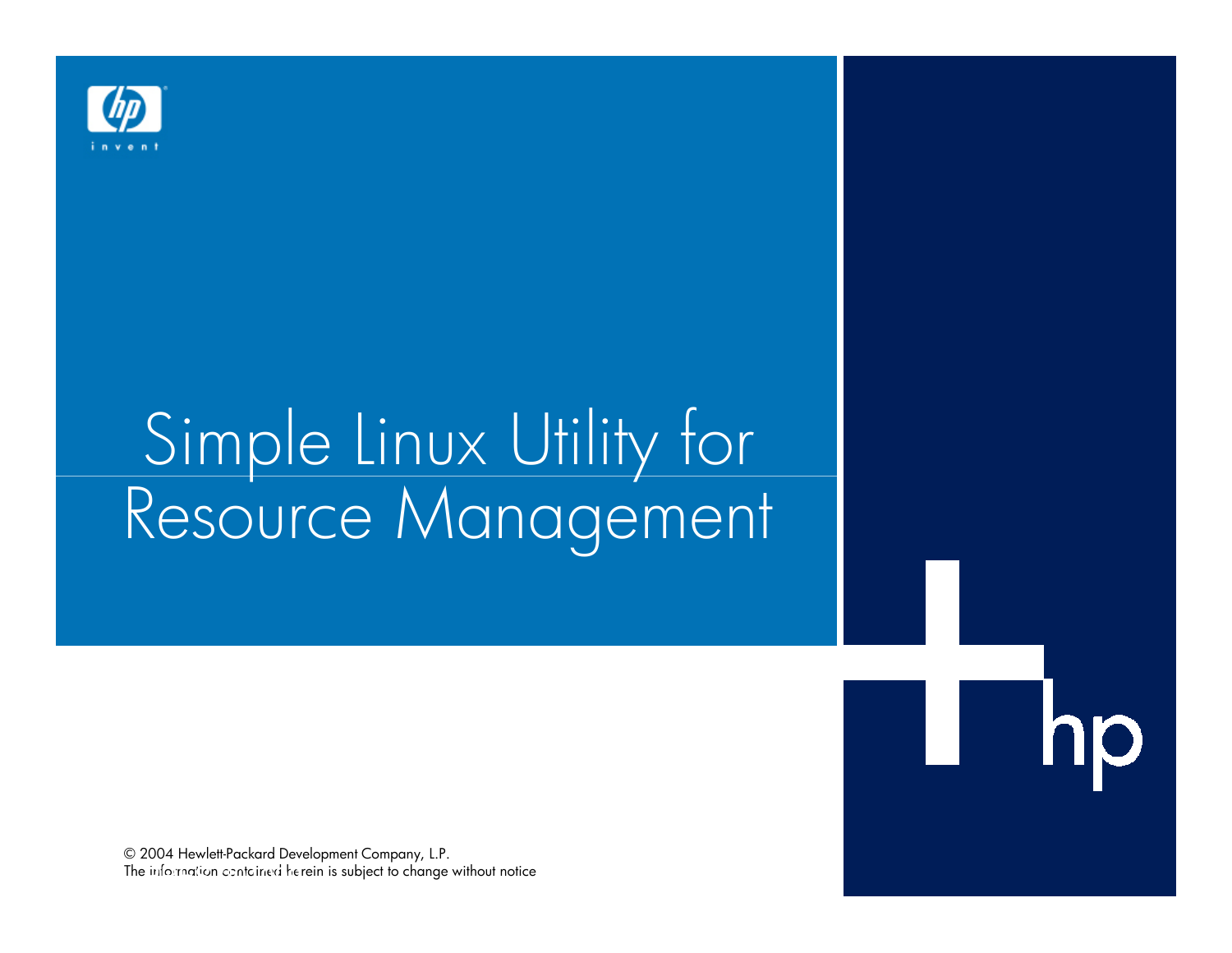

## What is SLURM?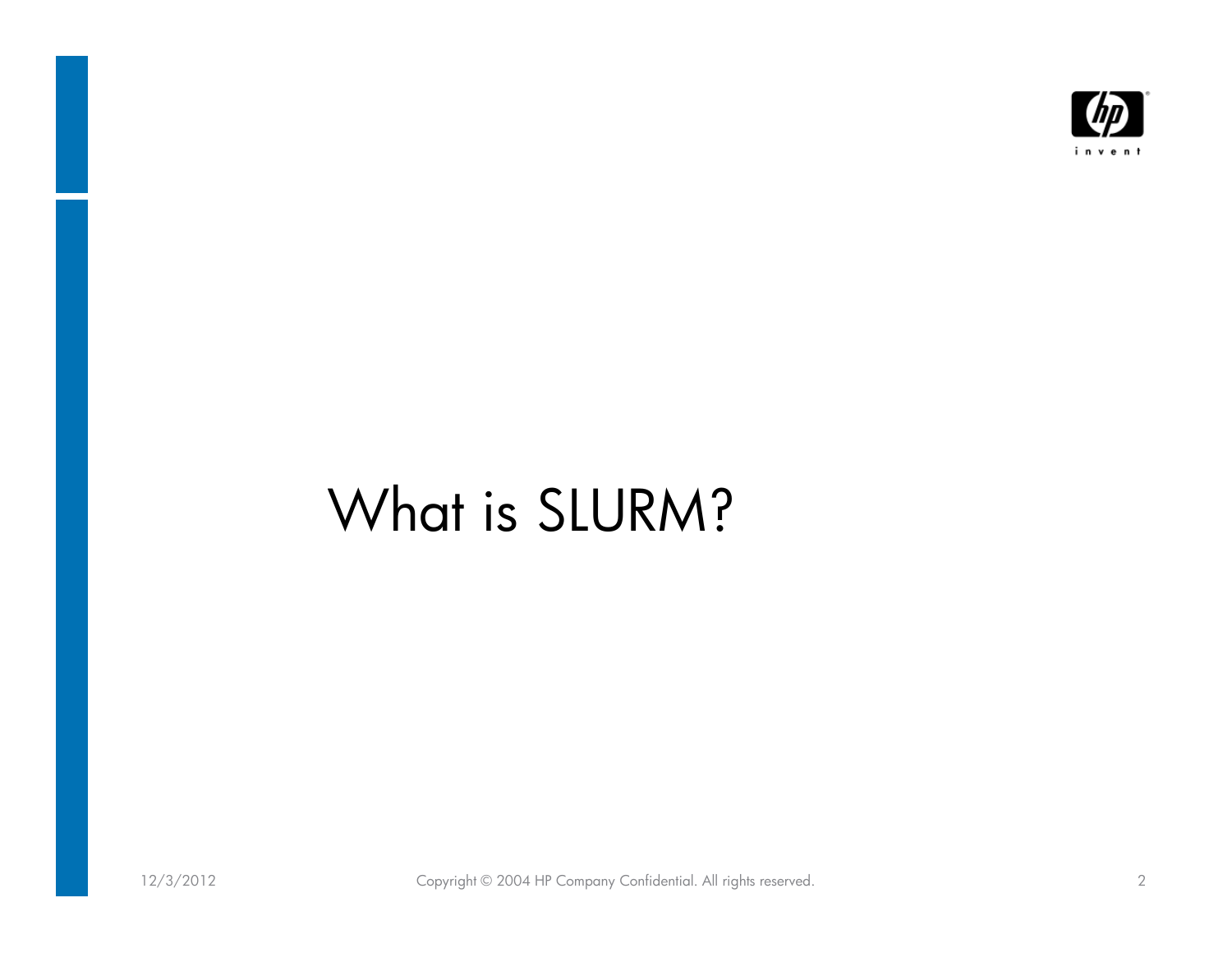



#### **Simple Linux Utility for Resource Management**

(SLURM)

- Open-source (GPL) project from Lawrence-Livermore  $\bullet$  National Laboratorywww.llnl.gov/linux/slurm
- $\bullet$ A light-weight, powerful infrastructure for managing a cluster of compute resources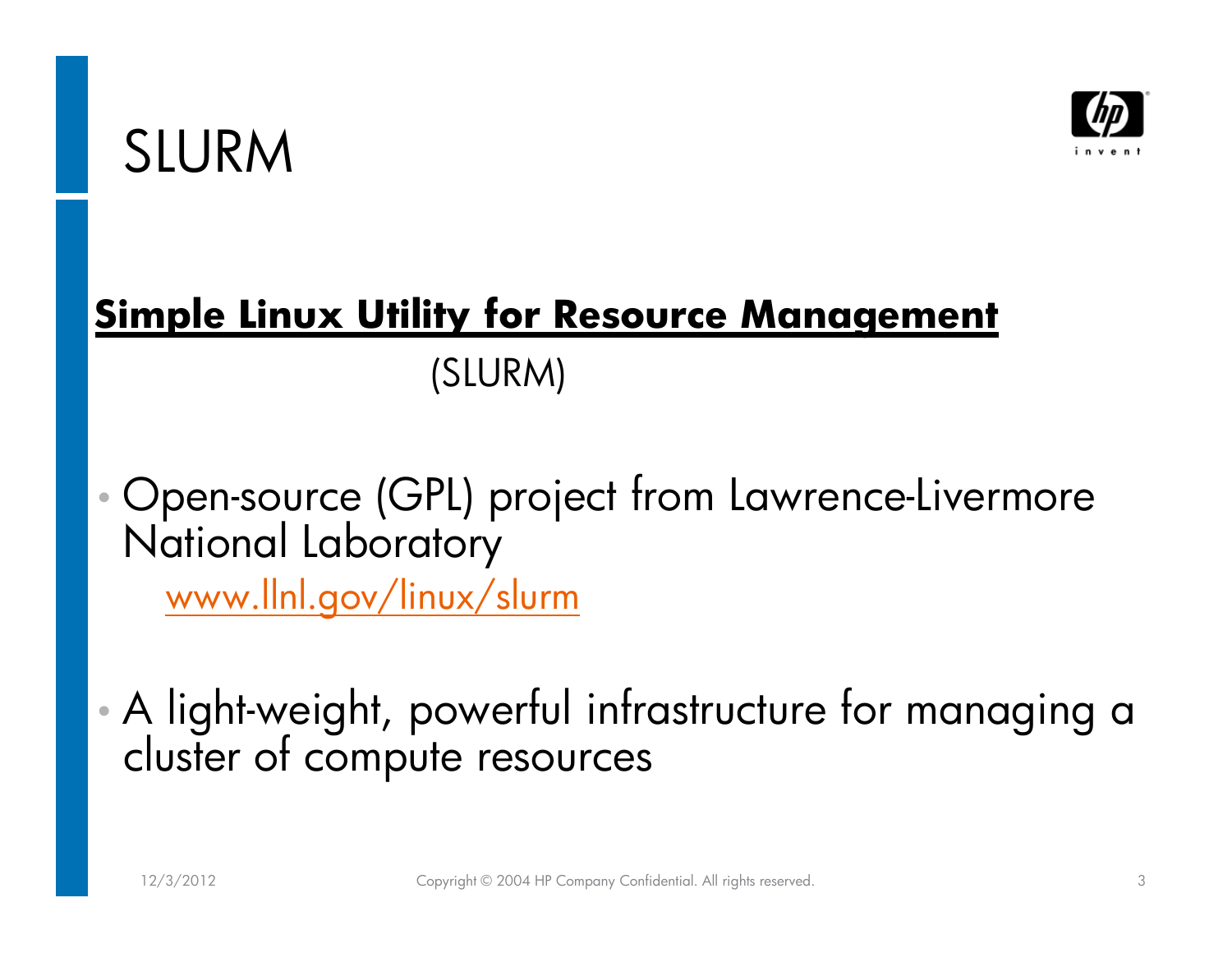## Where to get it:

http://www.schedmd.com/#repos

Slurm 2.4.4 stable release

Slurm 2.5.0-rc1 available ( release candidate 1)

- $\bullet$ • Slurm 2.4.4;
	- fault tolerant high-scalable cluster management and job sheduler
	- no kernel modifications and self-contained

- Key functions:<br>
 exclusive or non-exclusive access to resources for users for<br>
some duration of time<br>
 it provides a framework for starting, executing and<br>
monitoring work on a set of nodes<br>
 arbitrates contention for r
- 
- 



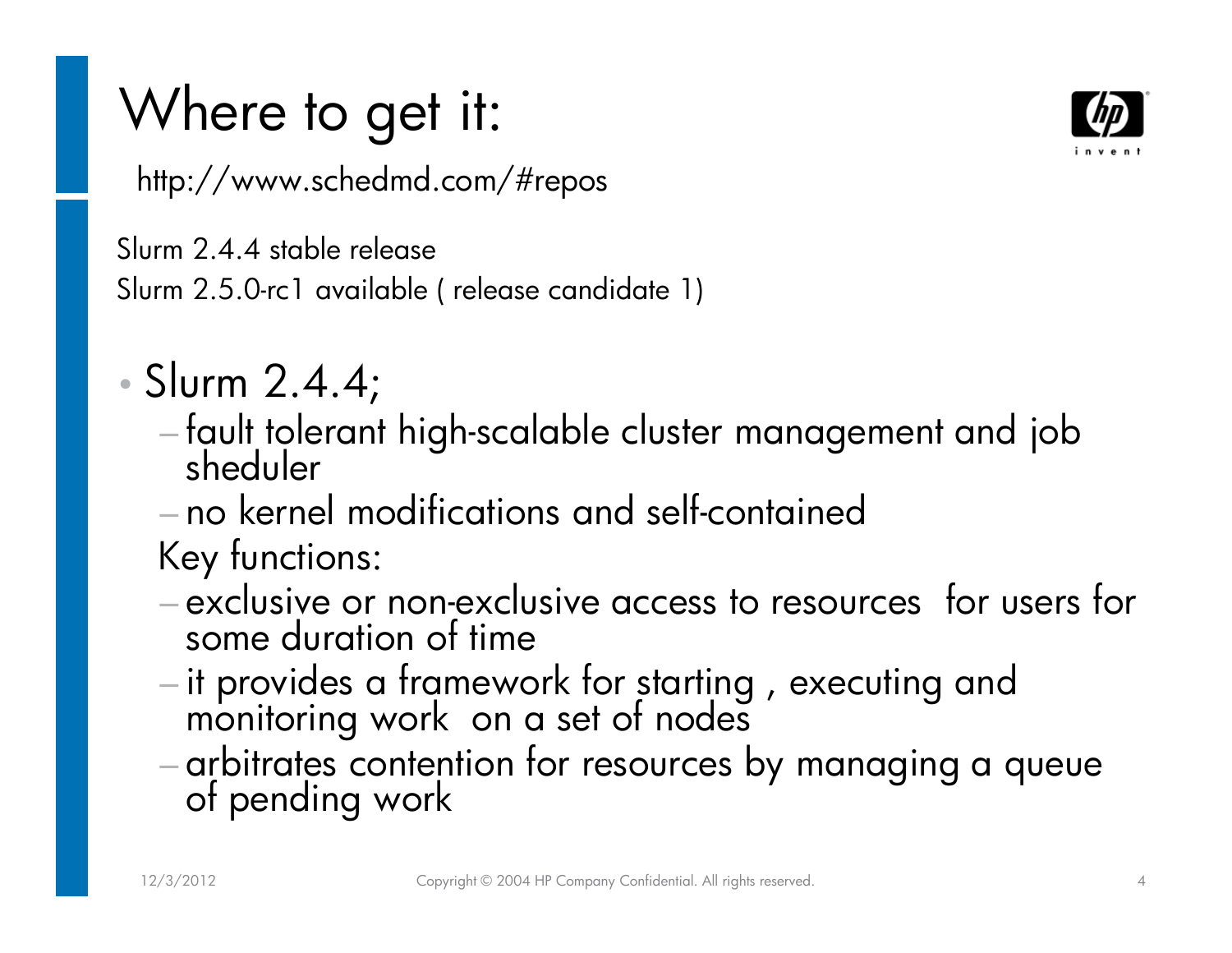### The Goals of SLURM



- • A Cluster Resource Manager must:
	- Manage the state of the nodes (up/down, idle/in use)
	- Allocate nodes for (sometimes exclusive) use by users
	- Control job execution (start/run, monitor, and signal/cancel)
	- $-$  Manage contention by queuing up work if necessary

#### •Slurm :

- Scalable to thousands of nodes
- Portable to accommodate different OS, architecture, interconnect<br>Facult Final controller that the controller to the controller that the controller
- Fault Tolerant for reliability within a cluster
- Modular to work with other components ( HPC-LSF , … )
- Secure<br>- -
- Simple to administer
- $-$  One configuration file for all the nodes : slurm.conf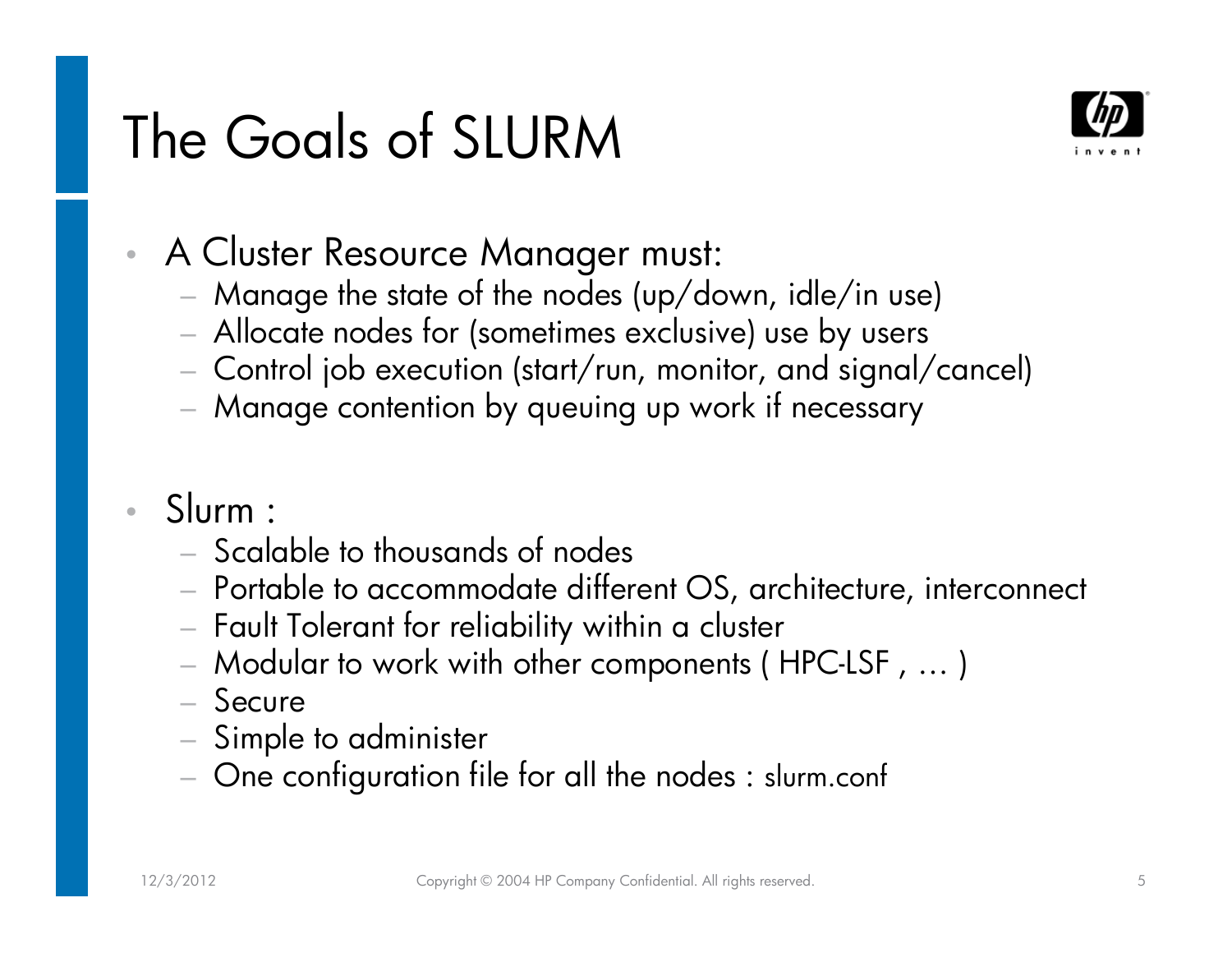

#### The Non-Goals of SLURM

- •NOT a comprehensive cluster administration or monitoring package
- • NOT a sophisticated scheduling system
	- NITIRM IICAS ONN ONA DIIIIIIN OIIAIIA ' FIFL SLURM uses only one builtin queue : FIFO
	- − BUT supports plugins for
		- •ACCOUNTING
		- ADVANCE RESERVATION•
		- GANG SCHEDULING ( time sharing for parallel jobs)  $\bullet$
		- •BACKFILL SCHEDULING ( explained later)
		- $\bullet$ TOPOLOGY OPTIMIZED resource selection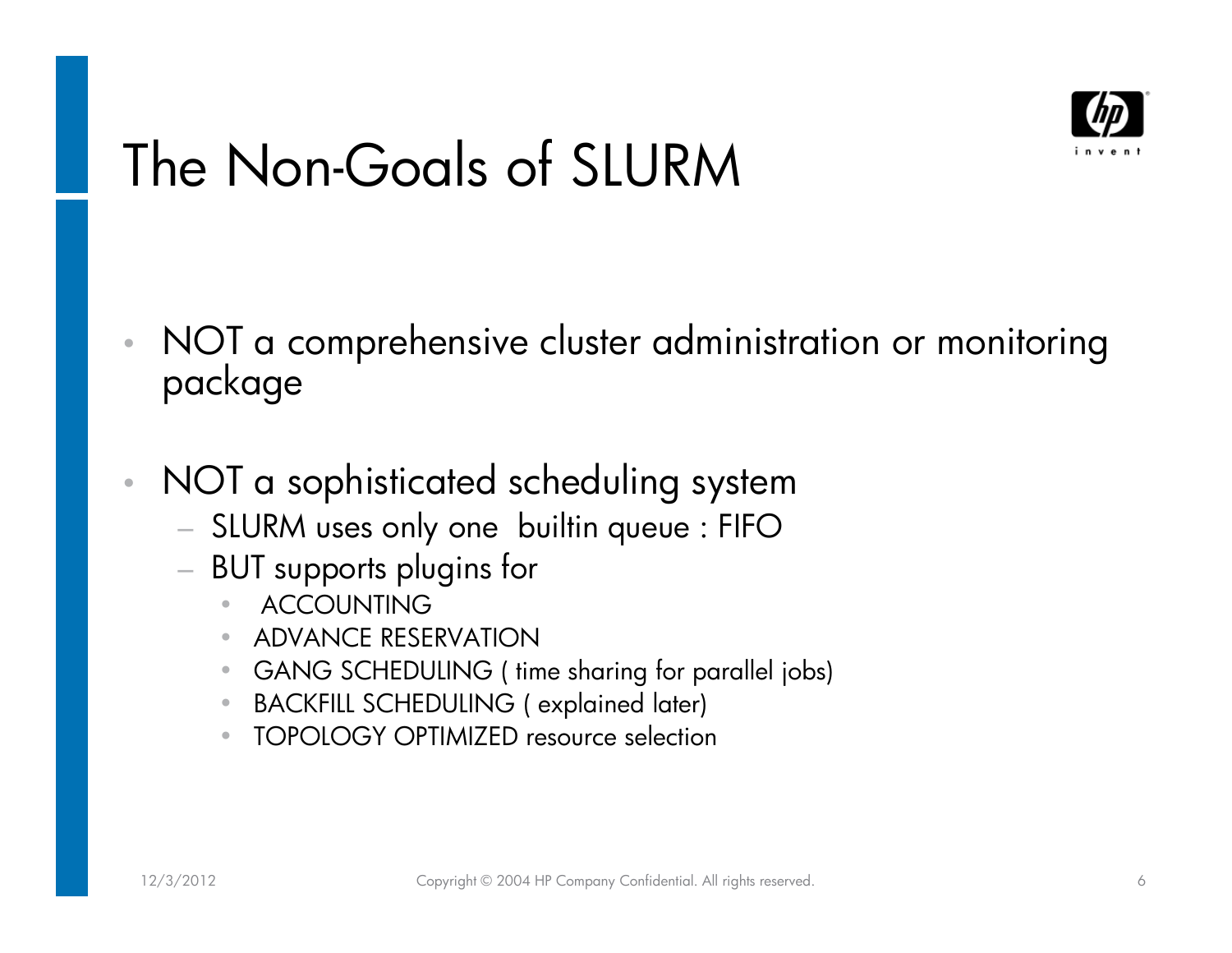

#### SLURM Entities

- •Nodes
- •Partitions (group of nodes with similar characterstics)
- •Jobs
- •• **Job steps** (set of tasks within a job)

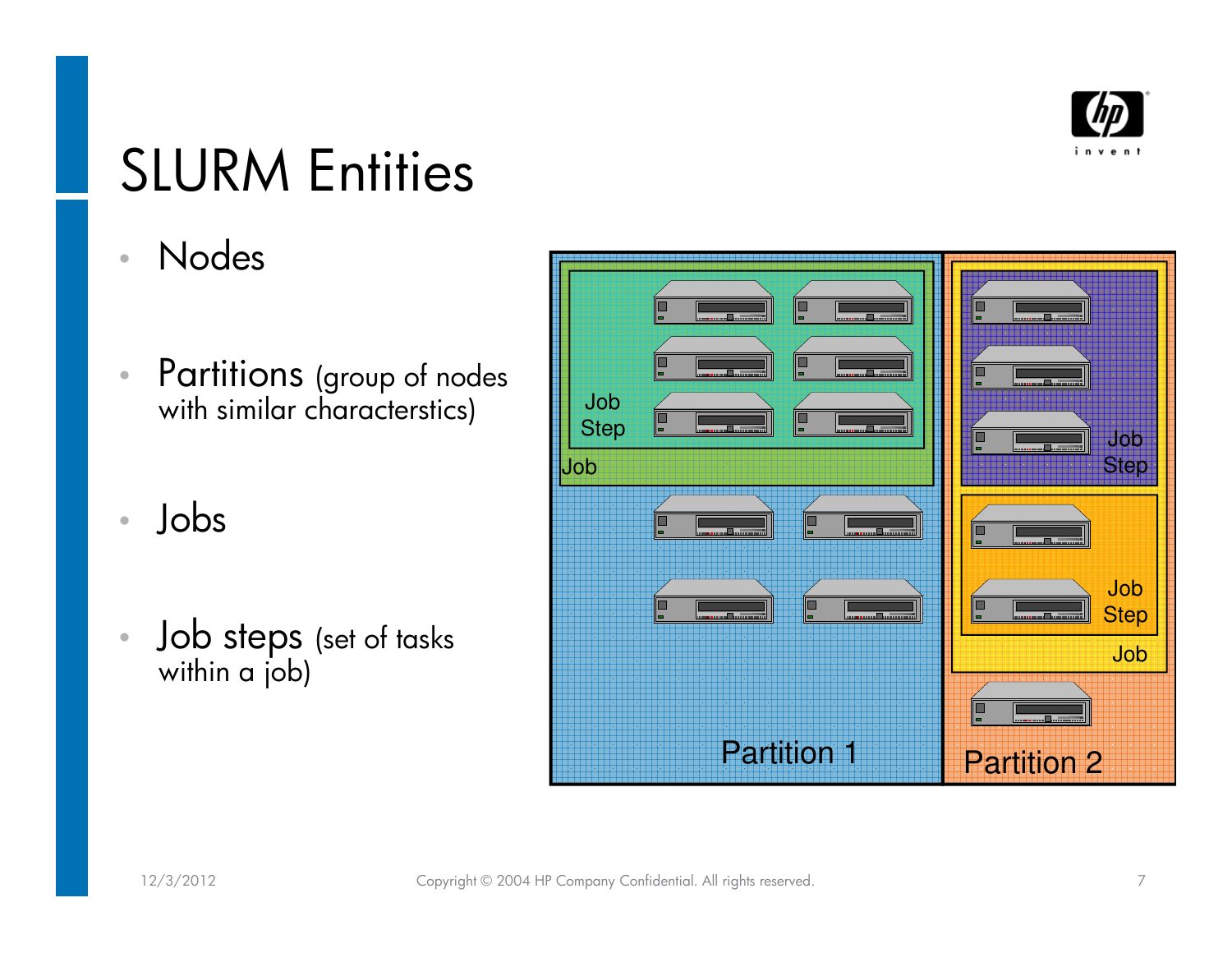

# Configuration files

#### •slurm.conf

- Nodes Definition
- Partition Definition
- Scheduling Policies
- Allocation Policies
- $-$  Logging, Authentication, Accouting
- •<u>slurmdbd.conf</u>
	- $-$  Type of persistent storage  $\,$
	- $-$  Location of storage
- •topology.conf
	- $-$  switch hierarchy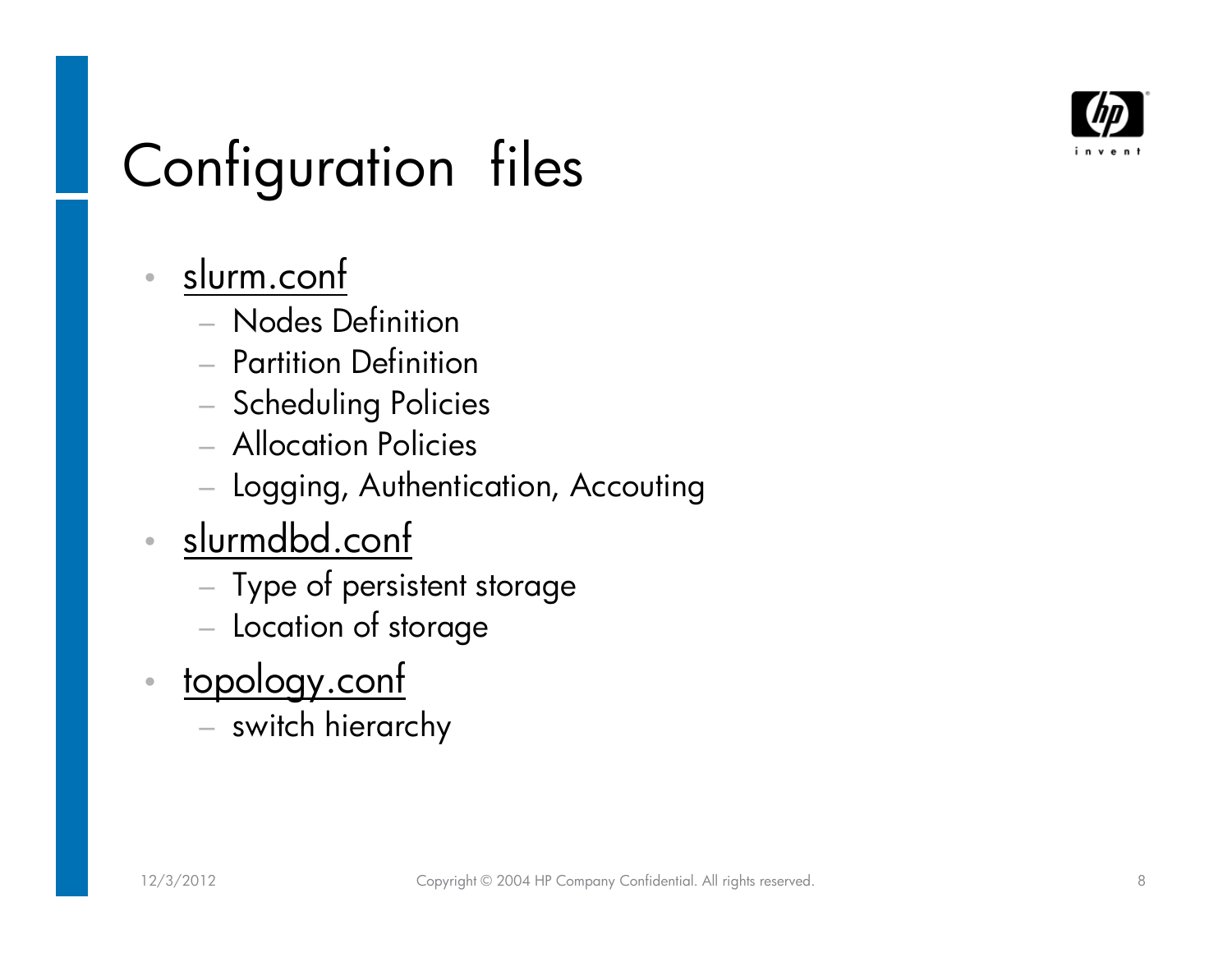

# SLURM Architecture

#### •Two daemons

- slurmctld controller, optional backup
- slurmd per node worker daemon

#### $\bullet$ Some user commands

- − sacct - display job accounting information
- scancel signal or cancel a job or job step
- scontrol administration tool, get/set configuratio n
- − sinfo - reports general system information
- squeue reports job and job step information
- sview graphical information viewer
- srun submit/initiate job or job step
- sstat - show status of current running jobs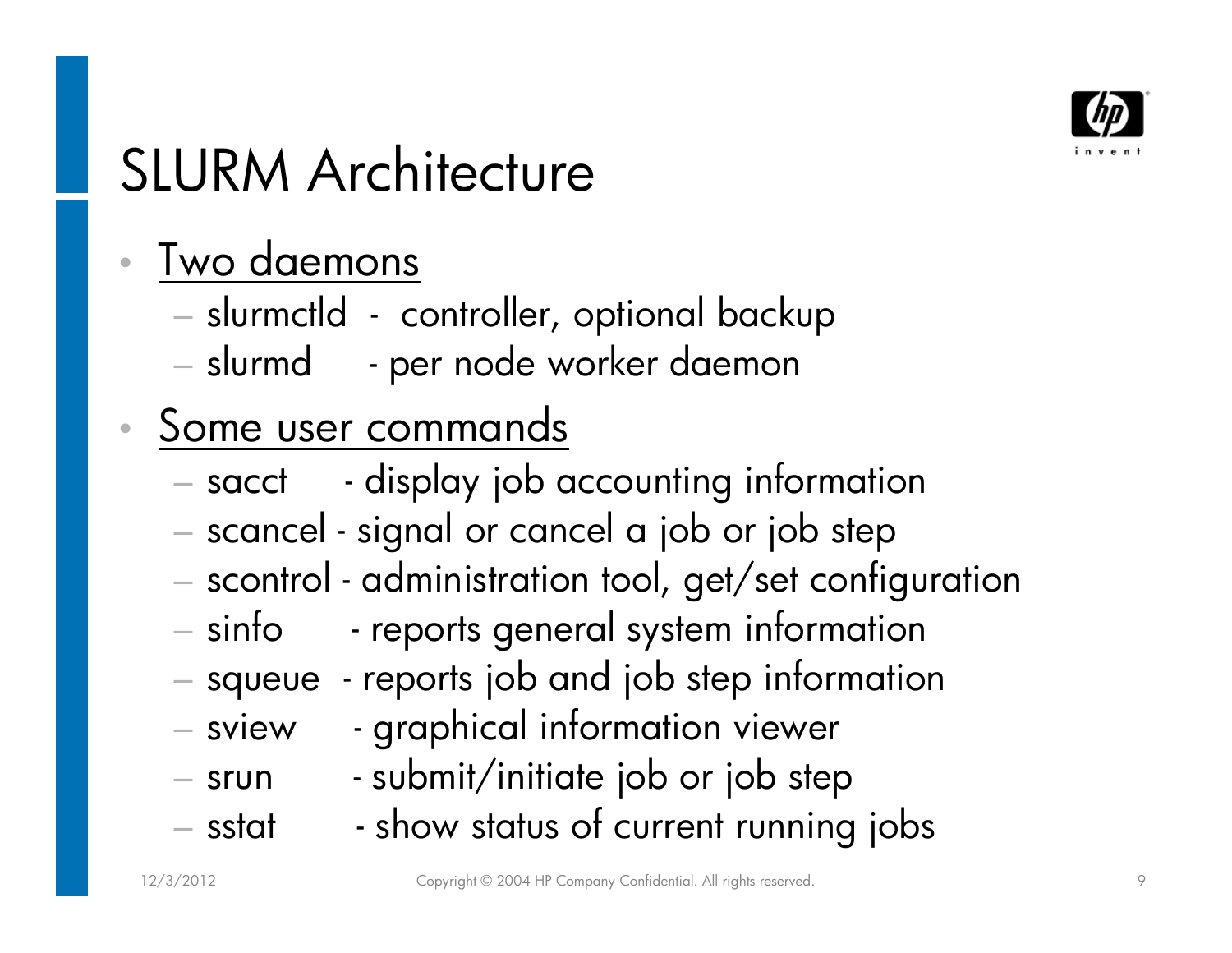

#### SLURM Architecture

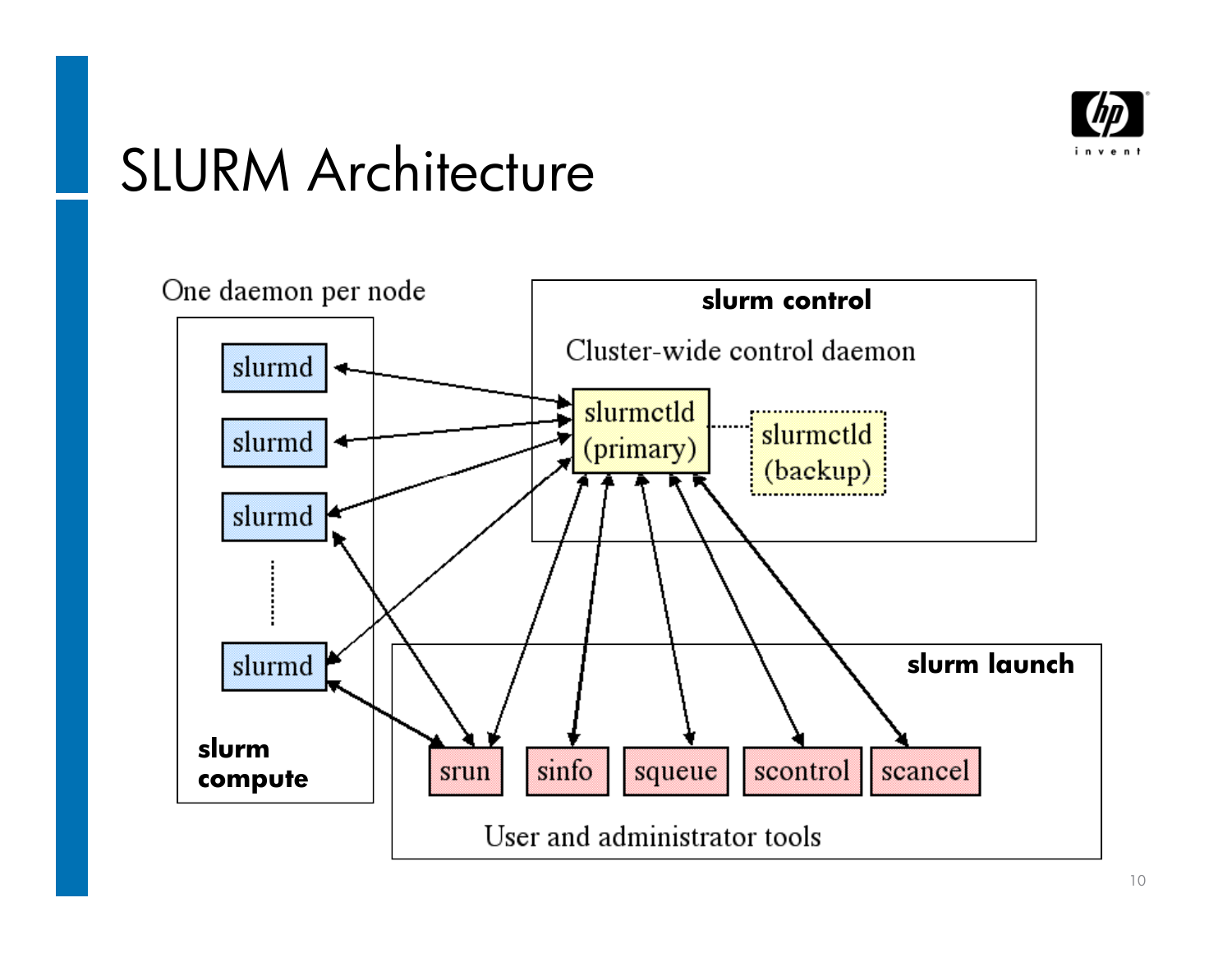

#### Slurm control nodes



12/3/2012 Copyright © 2004 HP Company Confidential. All rights reserved. 11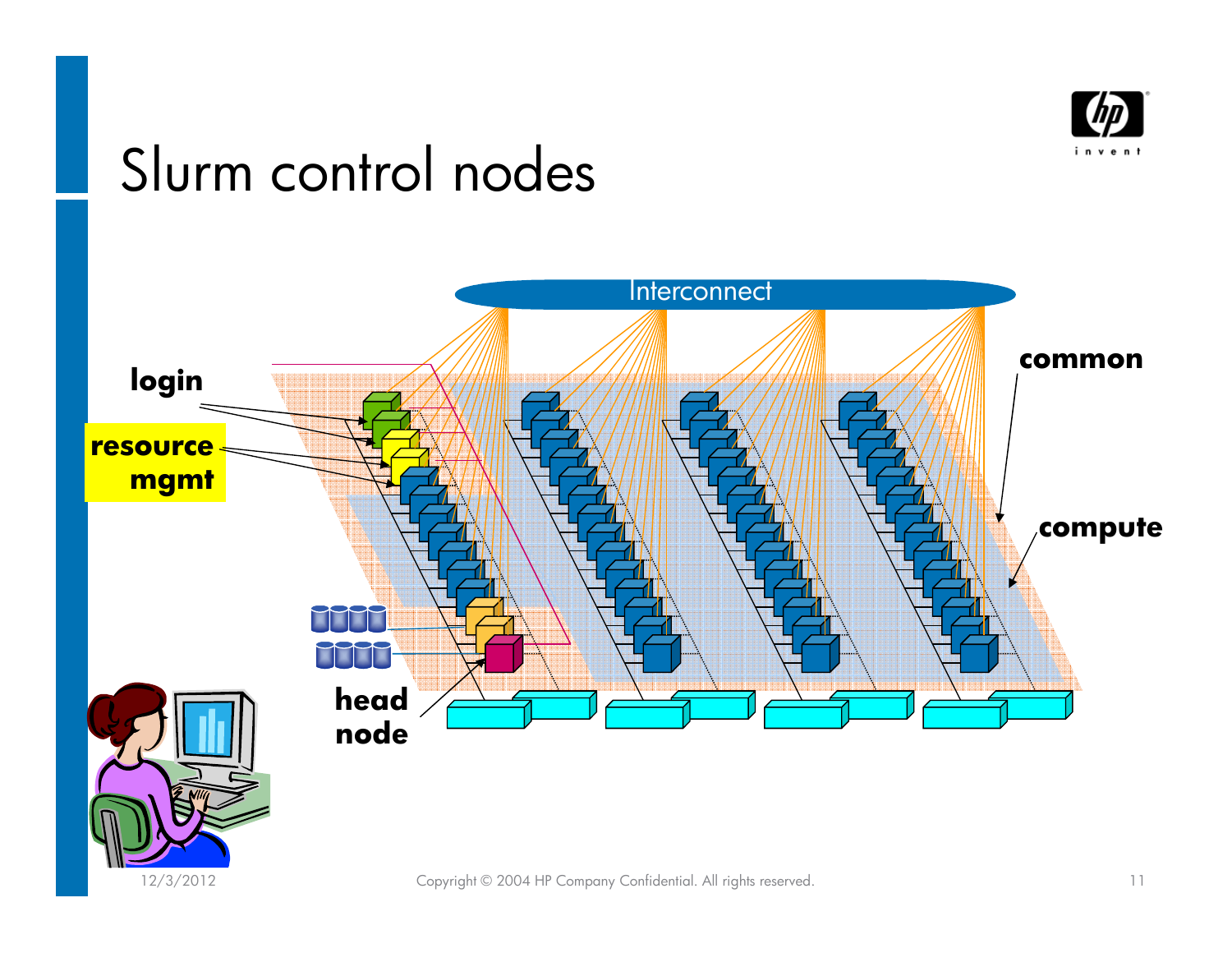

## Slurmctld (control nodes)

- •• Orchestrates SLURM activities across entire cluster (with optional backup)
- $\bullet$ **Components** 
	- − Job Manager
	-
	- $-$  Partition Manager  $\,$  allocates nodes
- manages queue of pending jobs
	- Node Manager node state information
		-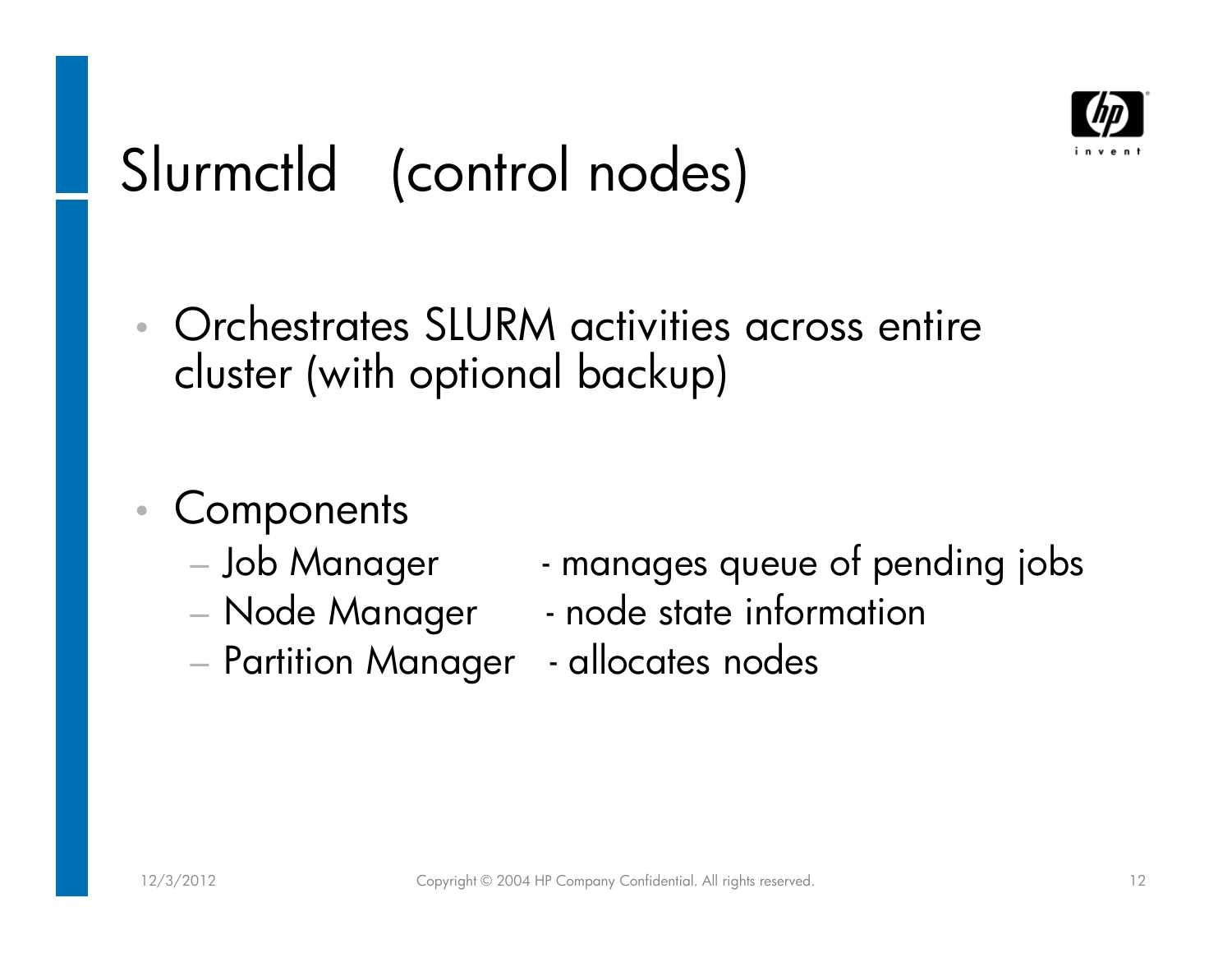

### Slurm compute nodes

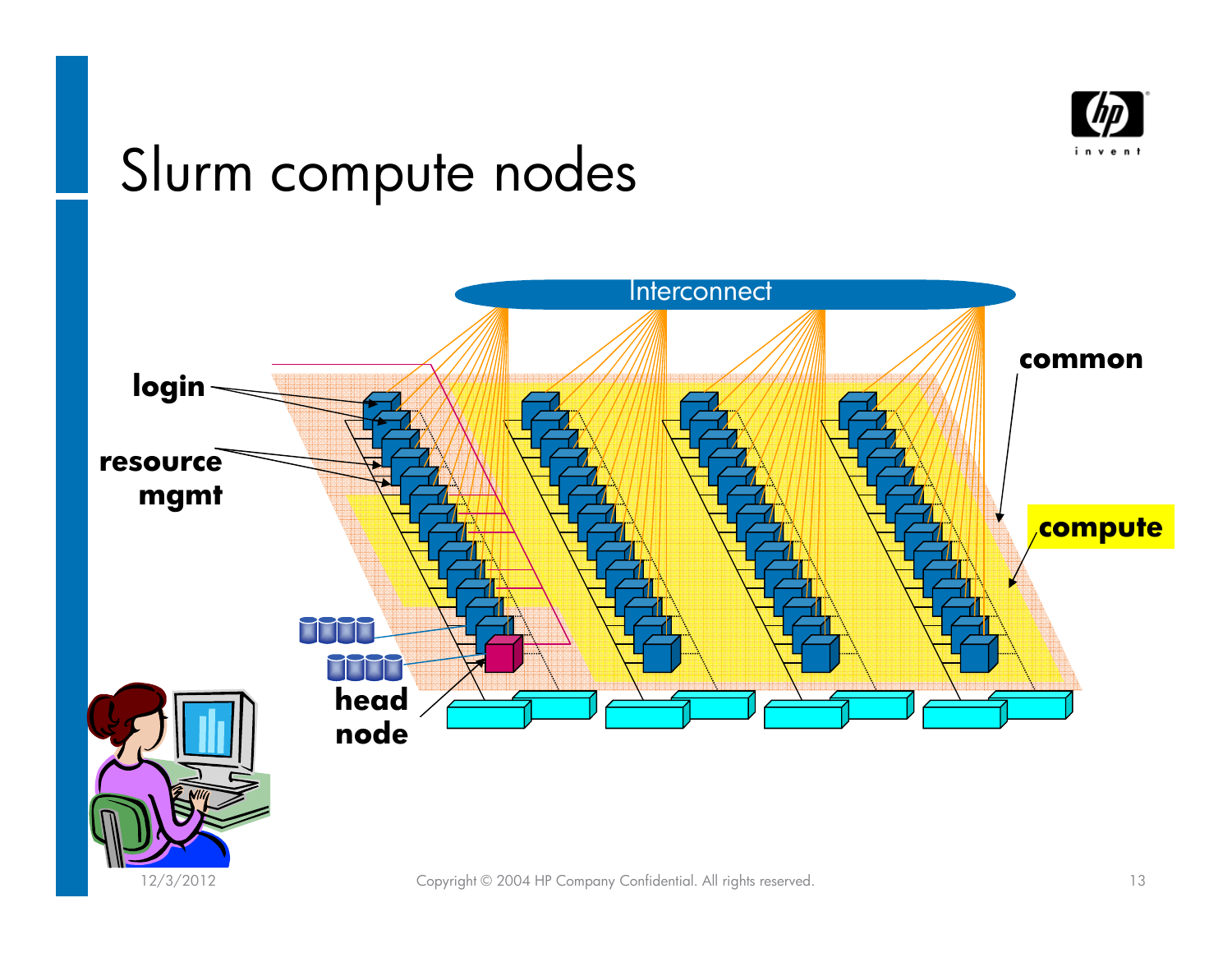

### slurmd (compute nodes)

- $\bullet$ Daemon running on each compute node
- •Manages user jobs and job steps\* within that node
- •**Components** 
	- Machine Status
	- Job Status−
	- **Remote Execution**
	- Stream Copy (stdin, stdout, and stderr)
	- Job Control (signal)
	- \* : slurmd spawns a 'slurmstepd' for each job step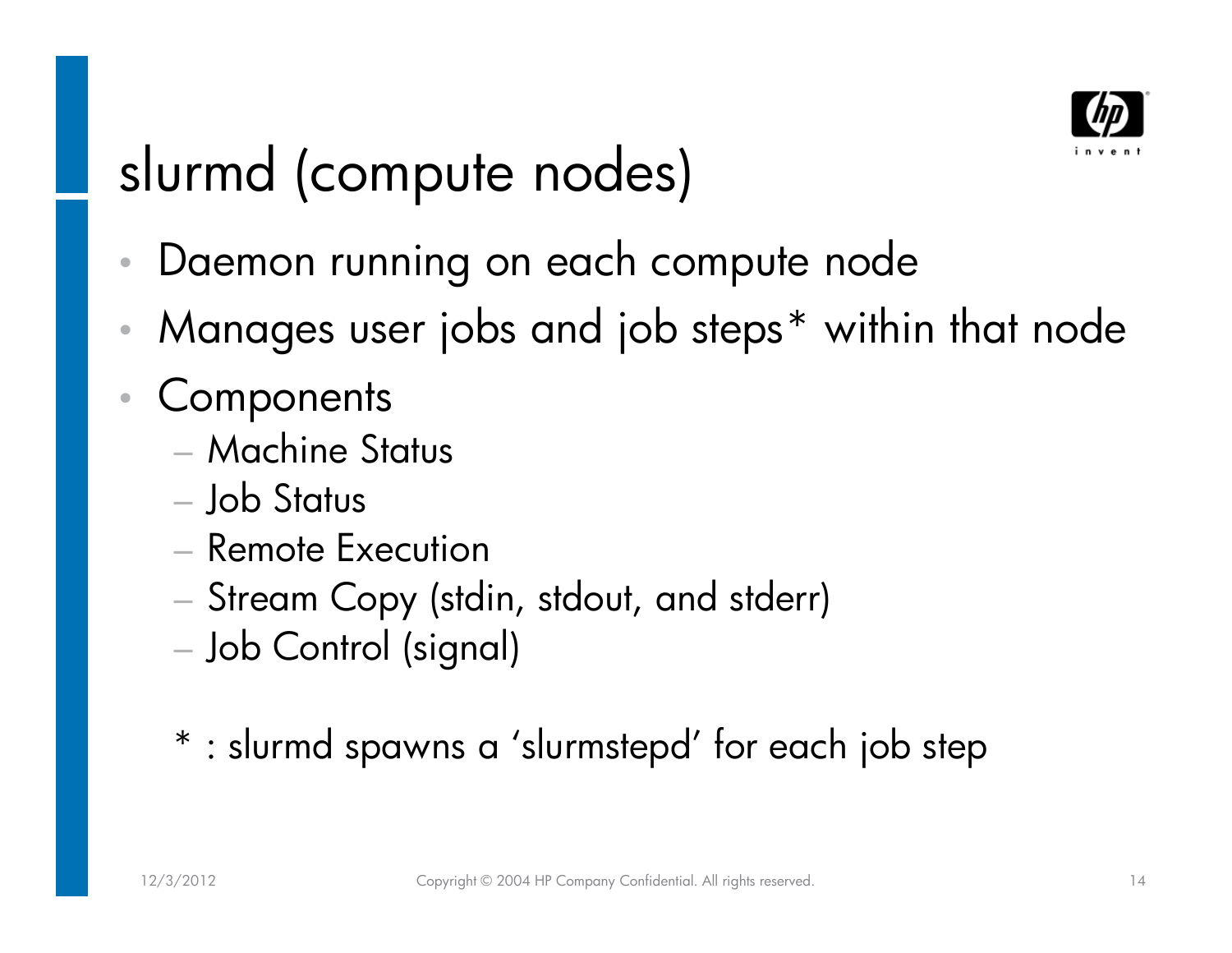### The way it works



User submits job « srun –N 3 –p Part app »

2.Slurmctld selects nodes based on inserted options



3.Slurmctld allocates CPUs from the nodes and distributes tasks

4.Slurmd remote execute the tasks and report the results

#### 5. Nodes are released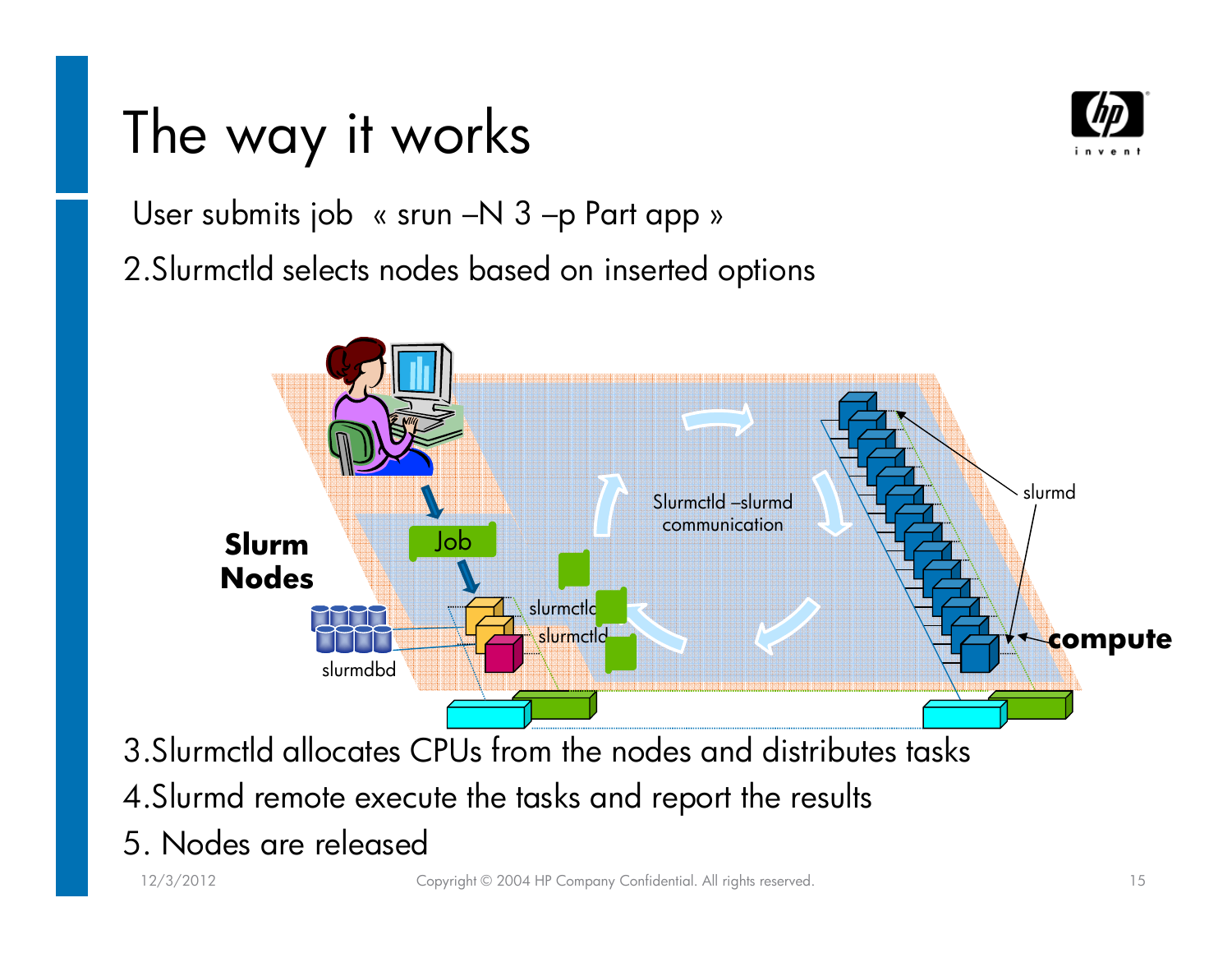

# 2. Selection of nodes

#### $\bullet$ Options in slurm.conf

- Nodename defines a node and its resources, sockets, cores, threads,ec
- PartitionName defines a partition and its characteristics including the node set.

#### • srun/salloc/sbatch options:

 --partition, -P – specifies the partition from where to chose the nodes --nodelist - specifies the list of nodes from where the selection is made -N, --nodes – the number of nodes to be selected

• --sockets-per-node,--cores-per-socket, --threads-per-core – Select only the nodes with<br>the specified characteristics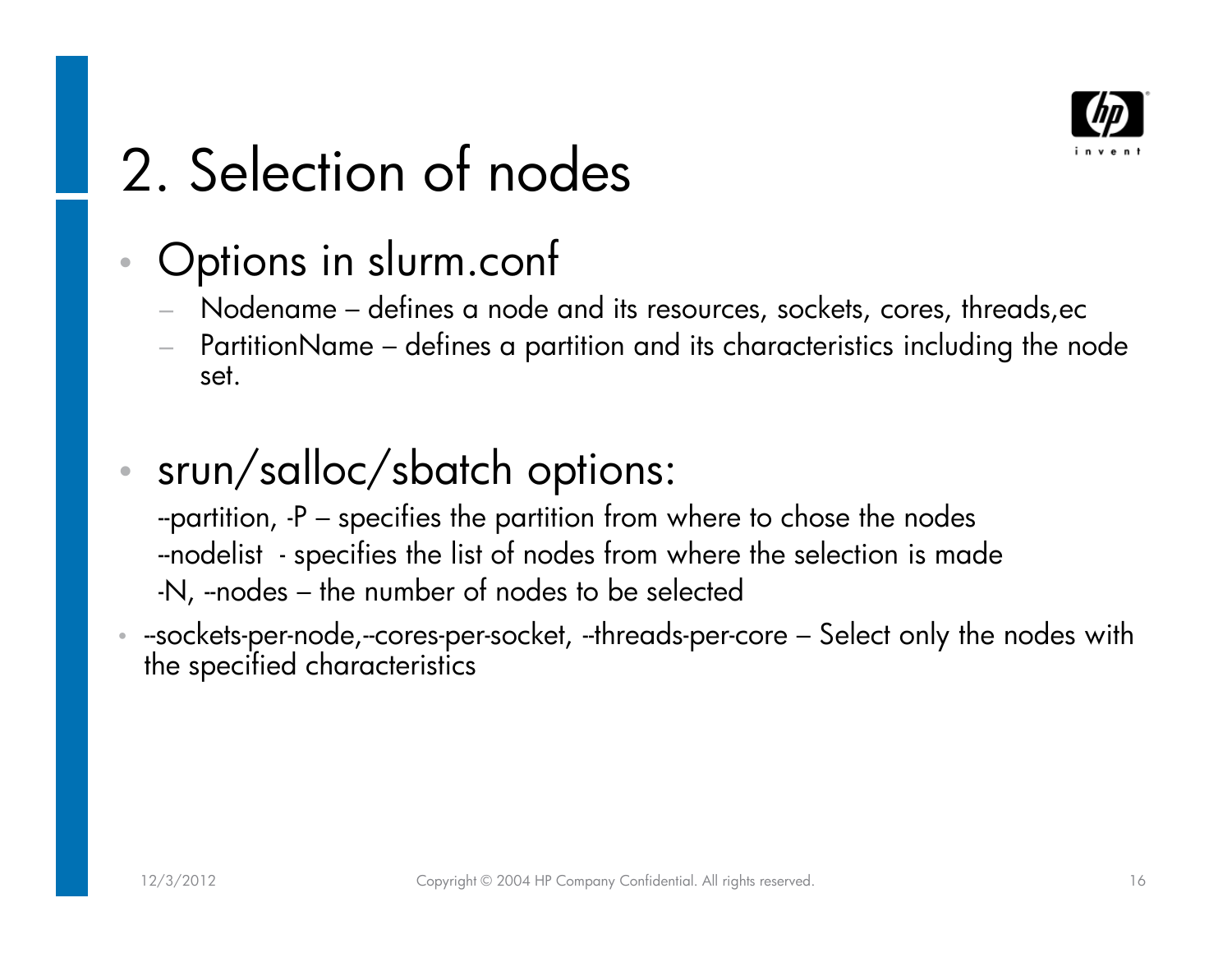

# 3a. Allocation of CPUs

#### •Options in slurm.conf

- SelectType=select/linear = all the CPUs from one node are used and then<br>one slurmctld passes to the next node.
- −SelectType=select/cons\_res allows allocation of CPUs based on individual CPUs/cores.
- srun/salloc/sbatch options: $\bullet$

 $-n$ ,  $-ntasks = total$  tasks to be ran. --ntasks-per-node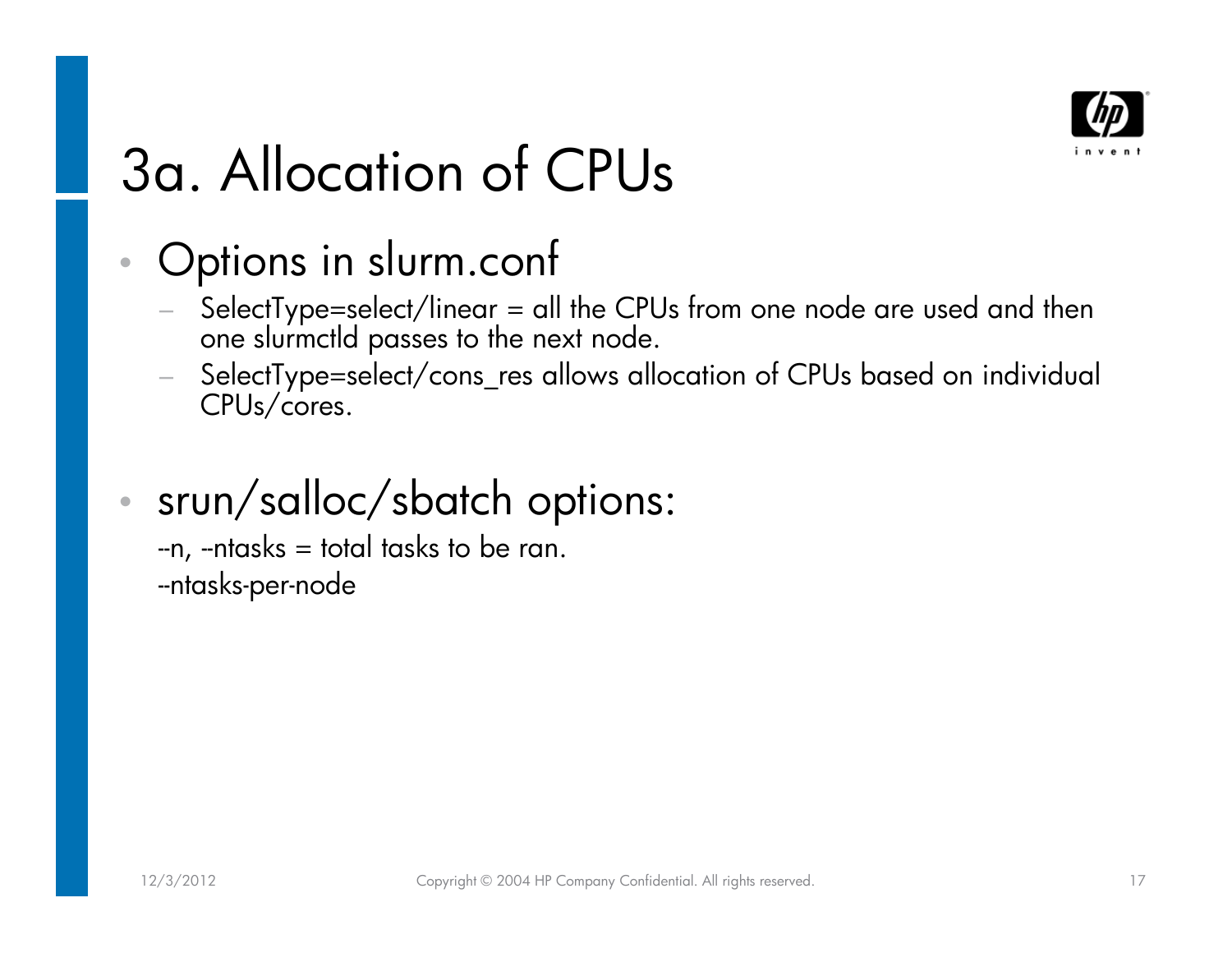

# 3b. Distribution of Tasks on CPUs

#### $\bullet$ Options in slurm.conf

- MaxTasksPerNode the maximum number of tasks that one node can run.
- • srun/salloc/sbatch options:
	- --m, --distrubution controls the order in which the tasks are distributed to the nodes.

#### Distrubution:

block - The block distribution method will distribute tasks to a node such that consecutive tasks share a node.

<mark>cyclic</mark> - will distribute tasks to a node such that consecutive tasks are<br>distributed over consecutive nodes (in a round-robin fashion).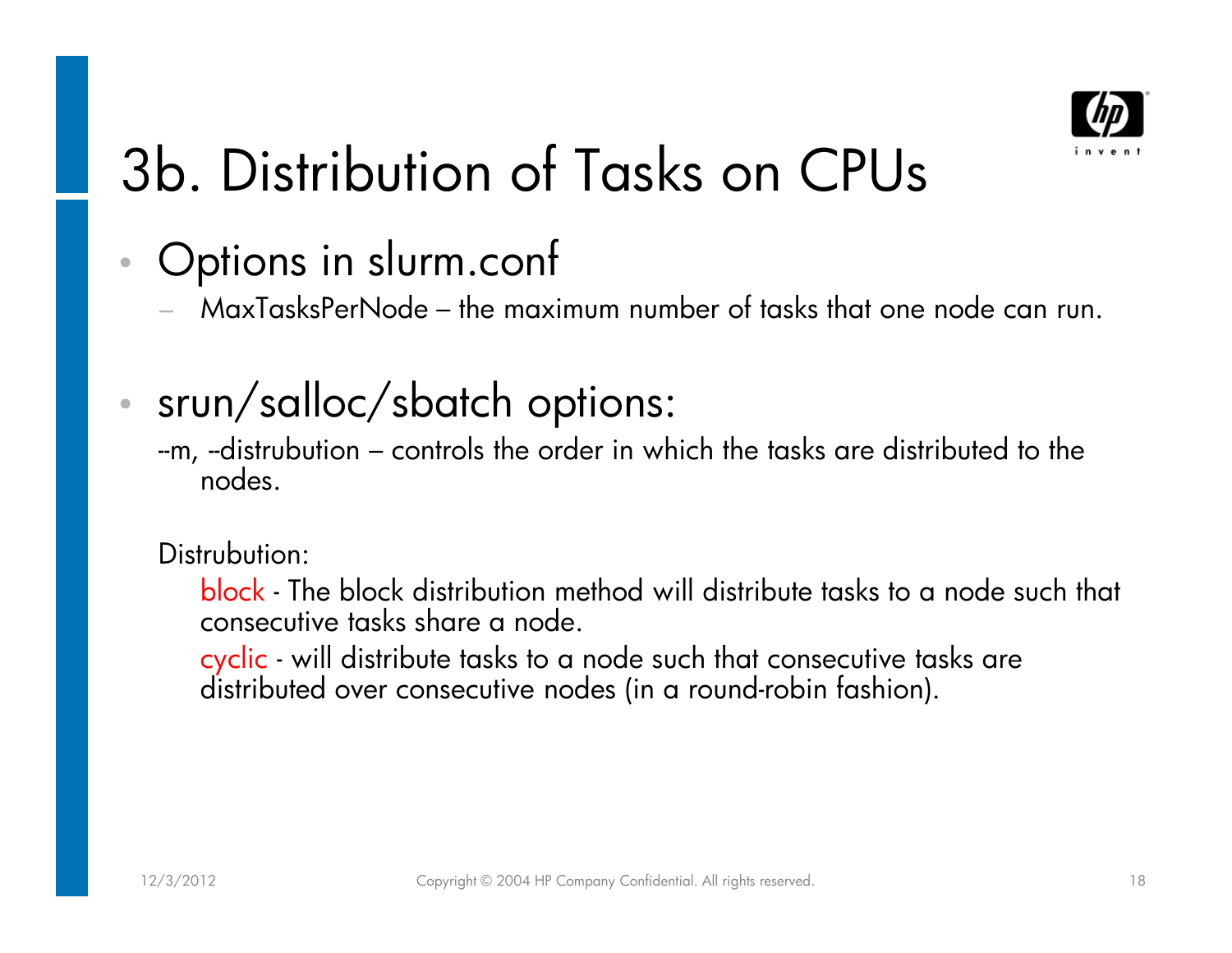

# 3b. Distribution of Tasks on CPUs

#### Block

srun  $-$ nodes= $3 -$ ntasks= $4$ 

--distribution=block

| <b>Node</b> | cn01          | cn02          | cn03 |
|-------------|---------------|---------------|------|
| Allocated   |               |               |      |
| <b>CPUS</b> | $\mathcal{P}$ |               |      |
|             |               |               |      |
| Tasks per   |               |               |      |
| tasks ID    | 0,1           | $\mathcal{L}$ | ર    |

srun  $-$ nodes=3 $-$ ntasks=4 $-$ label distribution=block /bin/hostname

2: n301 0: n3001: n300

3: n302

#### Cyclic

 srun –-nodes=3 –-ntasks=4--distribution=cyclic

| <u>-aisiripuliori—cyclic</u>                   |               |   |  |
|------------------------------------------------|---------------|---|--|
| Node $\lceil$ cn01 $\lceil$ cn02 $\lceil$ cn03 |               |   |  |
| <b>Allocated</b>                               |               |   |  |
| <b>CPUS</b>                                    | $\mathcal{P}$ | 1 |  |
|                                                |               |   |  |
| Tasks per                                      |               |   |  |

tasks  $|D|$  0,3 1 2

srun  $-nodes = 3 -ntasks = 4 -label$ distribution=cyclic /bin/hostname

1: n301 2: n302 0: n3003: n300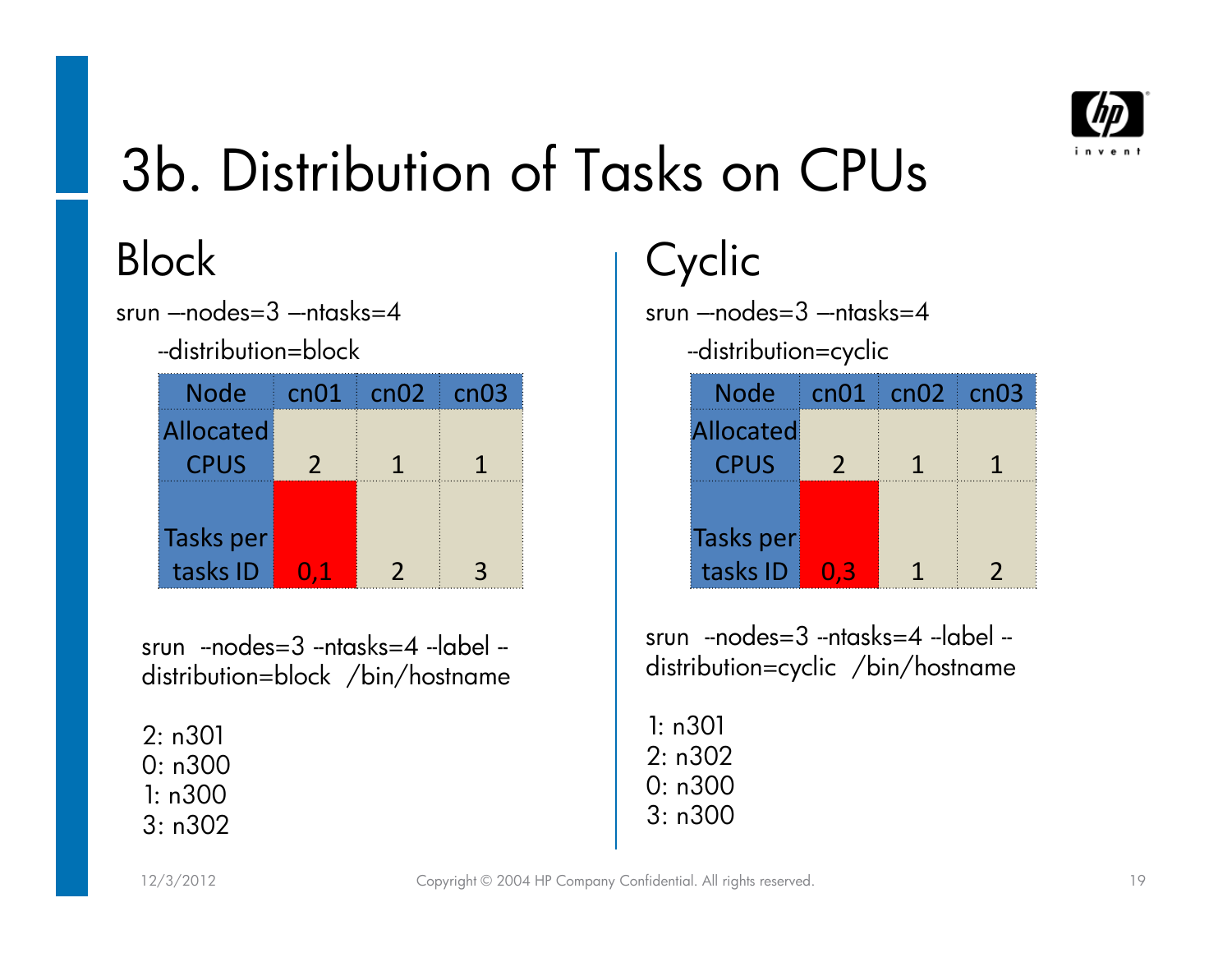

# Scheduling in Slurm

- •Default Built in Scheduler: FIFO (First In First Out)
- • Alternative: Backfill
	- Increases the utilization of the cluster
	- Requires declaration of maximum time of execution of jobs (--time when srun is used)
	- $-$  works as long as a job with higher priority is not delayed.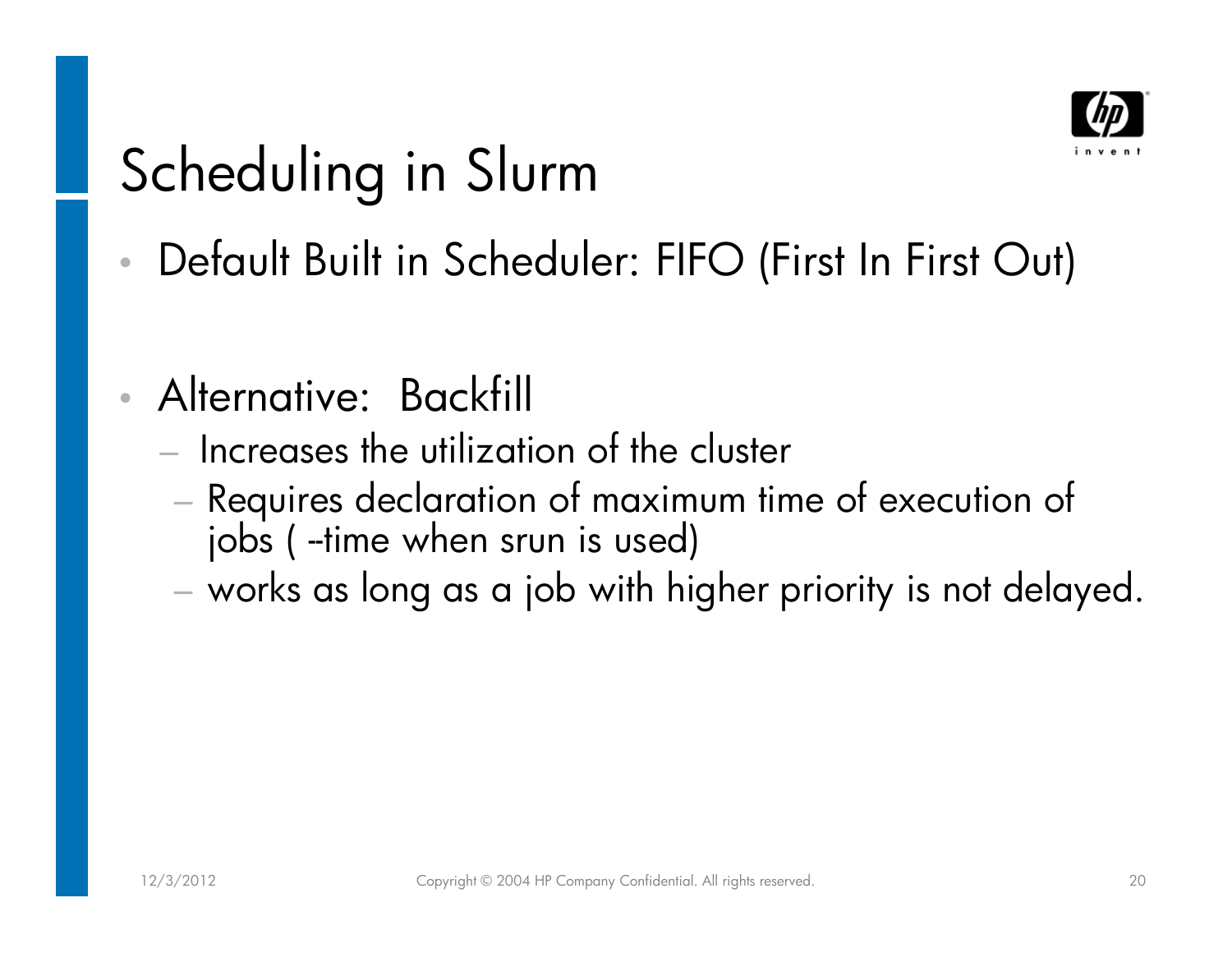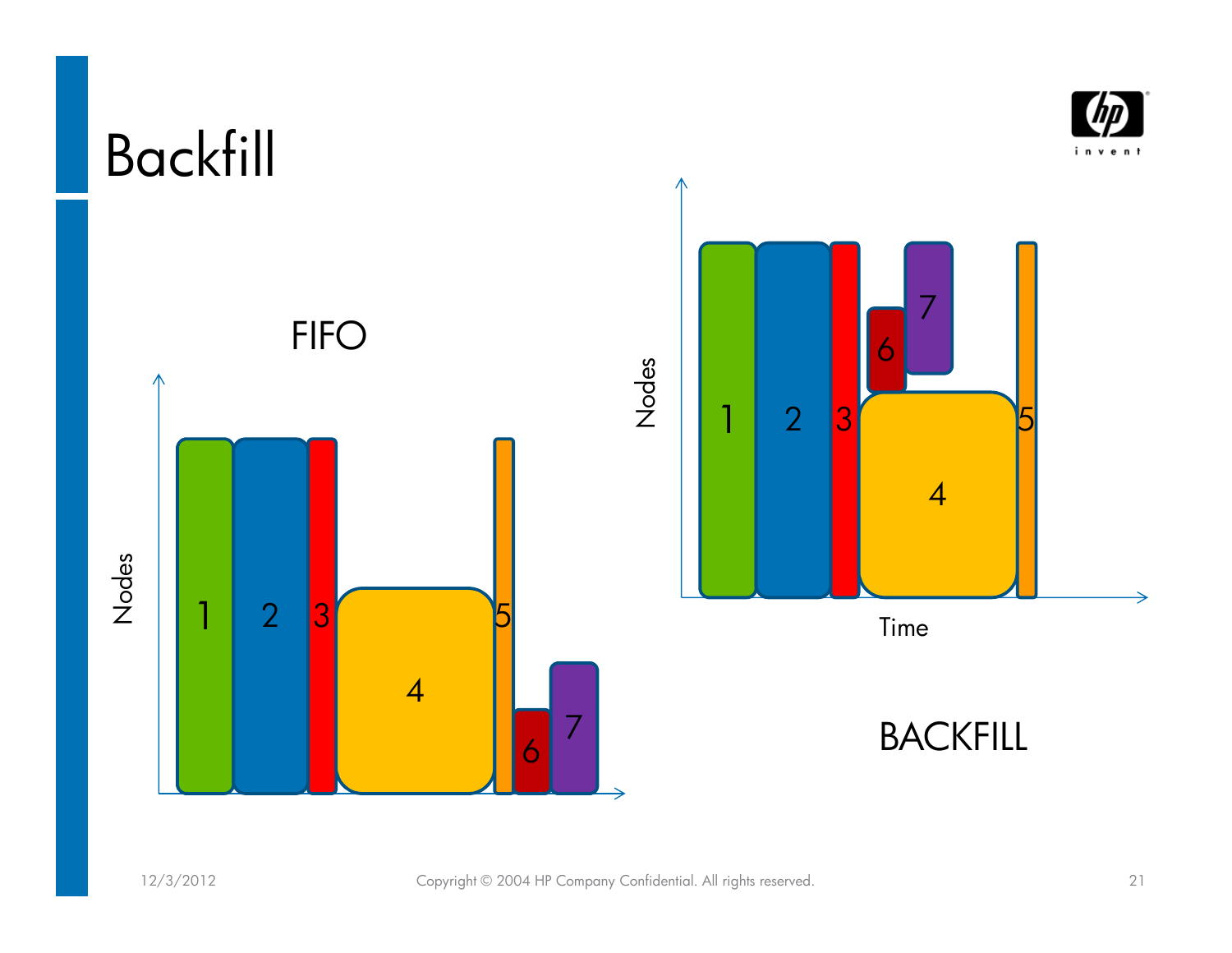

#### Backfill example

srun -j C1 -N4 sleep 10 srun -j C2 -N1 –time=60 sleep 60 srun -j C3 -N4 –time=10 sleep 10 srun -j C4 -N2 –time=20 sleep 30 srun -j C5 -N3 –time=10 sleep 10 srun -j C6 –N1 –time=15 sleep 15

#### With Backfill

- 1. C1 Terminates
- 2. C2 Starts
- 3. C3 Pending, not enough nodes
- 4. C4 Backfills, limit less than C2
- 5. C5 Pending, can't backfill as not enough nodes
- 6. C6 Backfills, limit less than C2
- 7. C4 Terminates
- 8. C6 Terminates<br>9 C5 now back
- C<sub>5</sub> now backfills
- 10. C2 terminates
- 11. C3 waits for C5 to terminate.
- 12. C5's termnation still before C2's expected termination.

| Node           |                |       |                                                                                                                    |  |  |                |    |           |                |            |
|----------------|----------------|-------|--------------------------------------------------------------------------------------------------------------------|--|--|----------------|----|-----------|----------------|------------|
| 0              | C <sub>1</sub> | IC2 7 | $ $ C2 $ $ C2 $ $ C2 $ $ C2 $ $ C2 $ $                                                                             |  |  | C3             |    |           | C <sub>5</sub> |            |
| 1              | C <sub>1</sub> |       |                                                                                                                    |  |  | C <sub>3</sub> | C4 | $C4$ $C4$ | C <sub>5</sub> |            |
| $\overline{2}$ | C <sub>1</sub> |       |                                                                                                                    |  |  | C <sub>3</sub> |    |           | C <sub>5</sub> |            |
| 3              | C <sub>1</sub> |       |                                                                                                                    |  |  | C <sub>3</sub> |    |           | C <sub>6</sub> | $\cdot$ C6 |
| Time           |                |       | $0.10 \pm 0.20 \pm 0.30 \pm 0.40 \pm 0.50 \pm 1.00 \pm 1.10 \pm 1.20 \pm 1.30 \pm 1.40 \pm 1.50 \pm 2.00 \pm 2.05$ |  |  |                |    |           |                |            |

| Node           |      |           |                |                |                |          |                |                |
|----------------|------|-----------|----------------|----------------|----------------|----------|----------------|----------------|
| 0              | C1   | C2        | C2             | C2             | C <sub>2</sub> | C2<br>31 | C <sub>2</sub> | C <sub>3</sub> |
| 1              | C1   | $C4$ $C4$ |                | C <sub>4</sub> |                |          | C <sub>5</sub> | C <sub>3</sub> |
| $\overline{2}$ | C1   | $C4$ $C4$ |                | C <sub>4</sub> |                |          | C <sub>5</sub> | C <sub>3</sub> |
| 3              | C1   | C6        | C <sub>6</sub> |                |                |          | C5             | C <sub>3</sub> |
| Time           | 0:10 | 0:20      | 0:30           | 0:40           | 0:50           | 1:00     | 1:10           | 1:20           |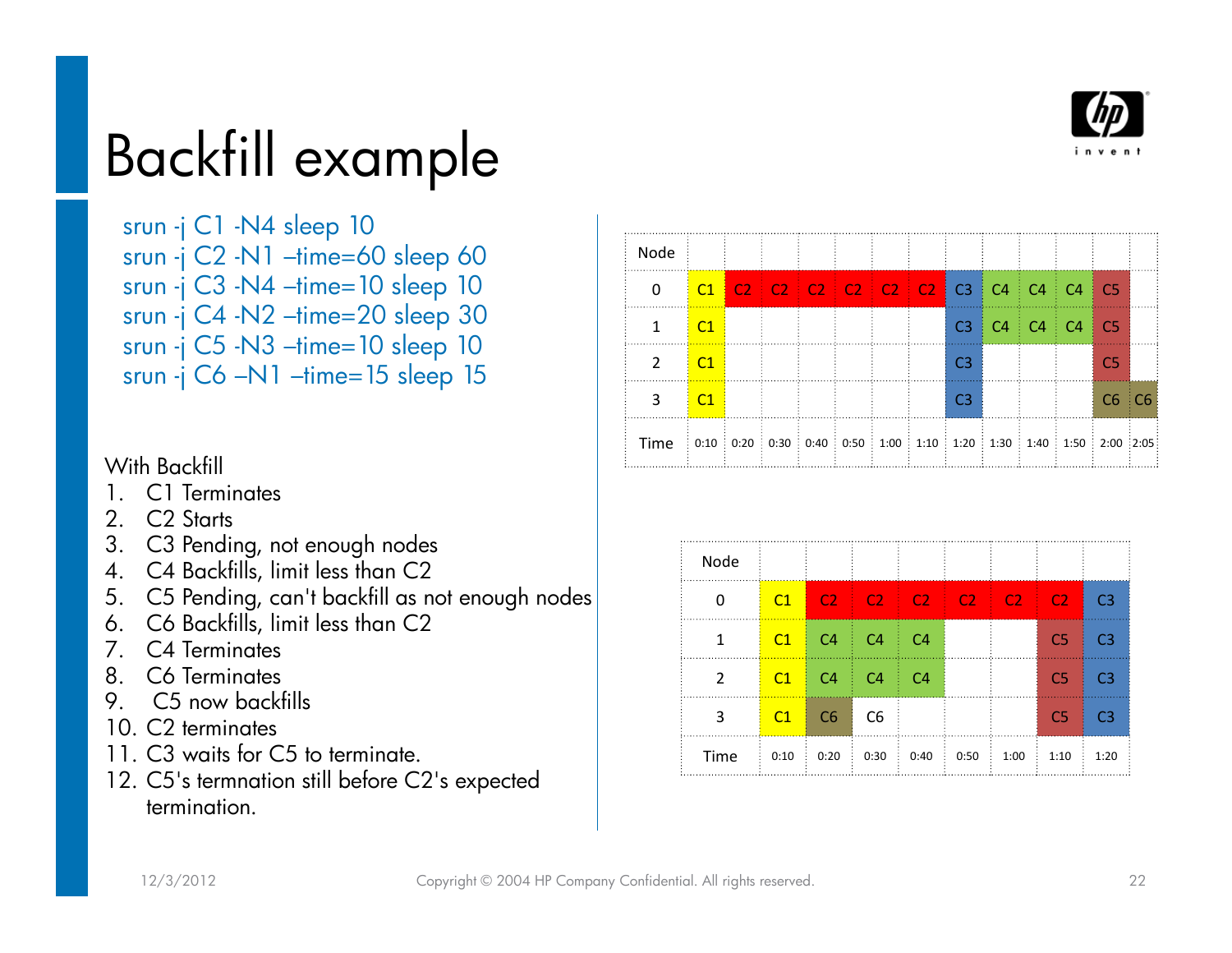## sinfo



•Displays node and partition information

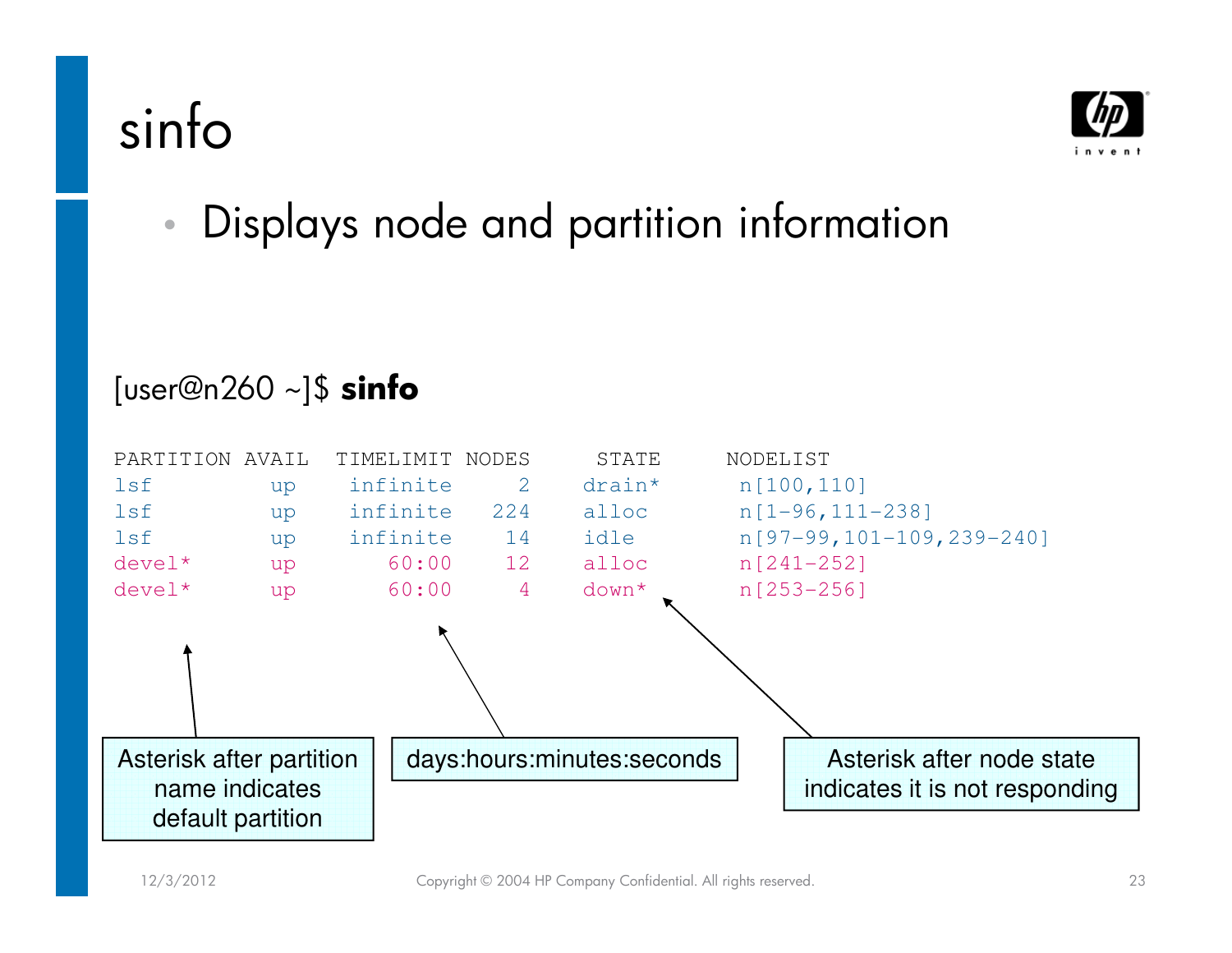

#### More sinfo

•Options permit you to filter, sort, and output information in almost any way desired

[root@n194 ~]#  $\textsf{sinfo}$  --long -node --exact

| Mon Jan 23 15:54:35 2006                           |     |                                                                   |  |  |  |                                      |  |
|----------------------------------------------------|-----|-------------------------------------------------------------------|--|--|--|--------------------------------------|--|
| NODELIST                                           |     | NODES PARTITION STATE CPUS MEMORY TMP_DISK WEIGHT FEATURES REASON |  |  |  |                                      |  |
| n[1-8,10-16] 15 lsf idle 2 7633 1 1 himem, q1 none |     |                                                                   |  |  |  |                                      |  |
| n [9, 17–64] 49                                    |     |                                                                   |  |  |  | 1sf idle 2 3696 1 1 1 1omem, q1 none |  |
| n [65–192]                                         | 128 |                                                                   |  |  |  | 1sf idle 4 7970 1 1 himem, q2 none   |  |

• Note the assigned Features, CPUs, and Memory(DL145) g2 nodes have 2 dual-core processors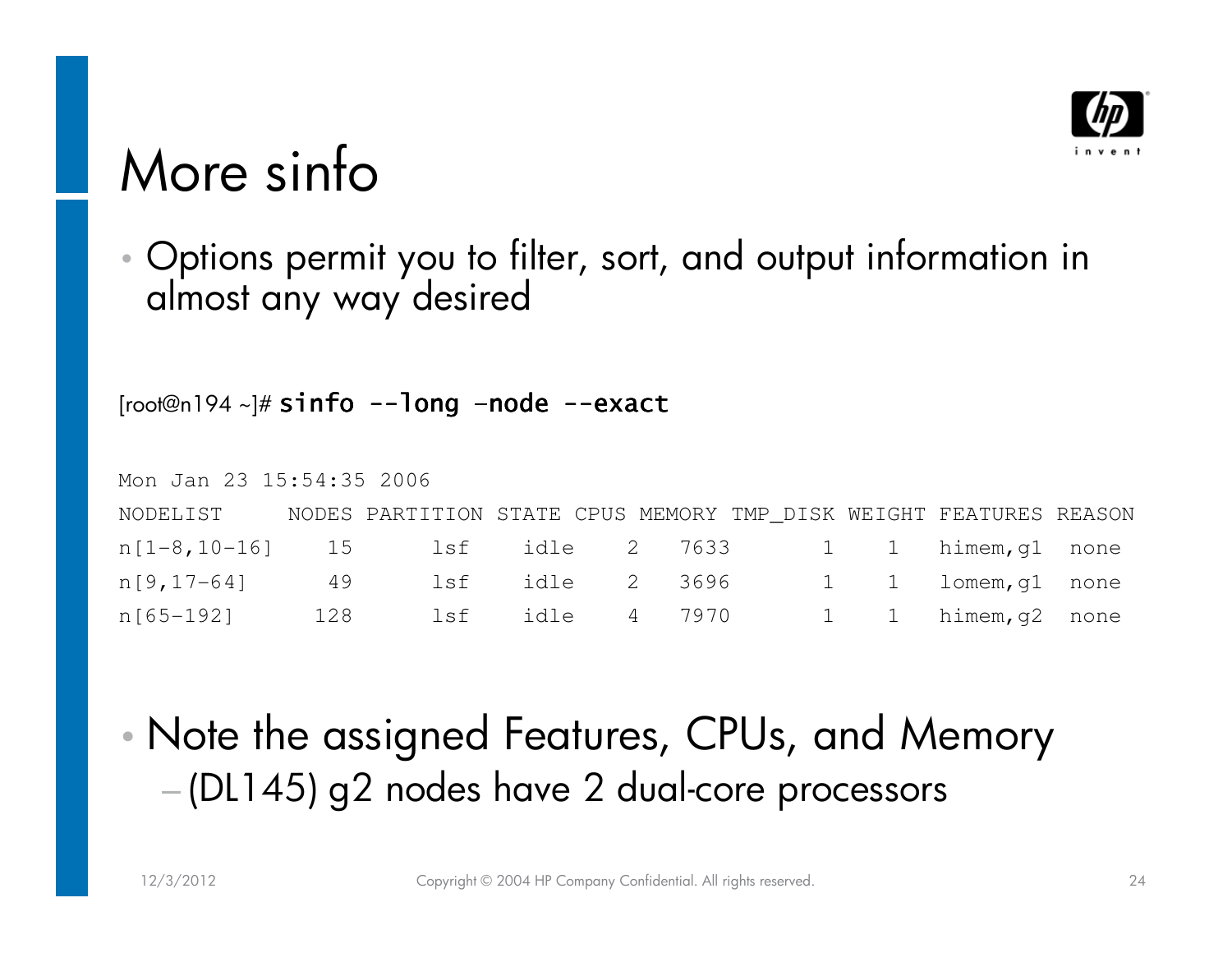#### squeue



•Displays job and job step information

#### [user@n260 ~]\$ **squeue**

| JOBID | PARTITION NAME USER ST |  |  | TIME – NODES NODELIST                               |
|-------|------------------------|--|--|-----------------------------------------------------|
| 16306 |                        |  |  | 1sf xc1037 brian R 4:03:53 128 n[111-238]           |
|       |                        |  |  | $16721$ devel fall cheryl R $20:07$ 8 n $[241-248]$ |

#### [user@n260 ~]\$ **squeue -s**

| STEPID  | PARTITION USER |        | TIME    | NODELIST    |
|---------|----------------|--------|---------|-------------|
| 16306.0 | lsf            | brian  | 4:05:54 | n111        |
| 16306.1 | lsf            | brian  | 4:05:53 | n [111-238] |
| 16721.0 | devel          | cheryl | 22:07   | n [241-248] |
| 16721.1 | devel          | cheryl | 22:06   | n [241-248] |
| 16721.2 | devel          | cheryl | 22:05   | n [241-248] |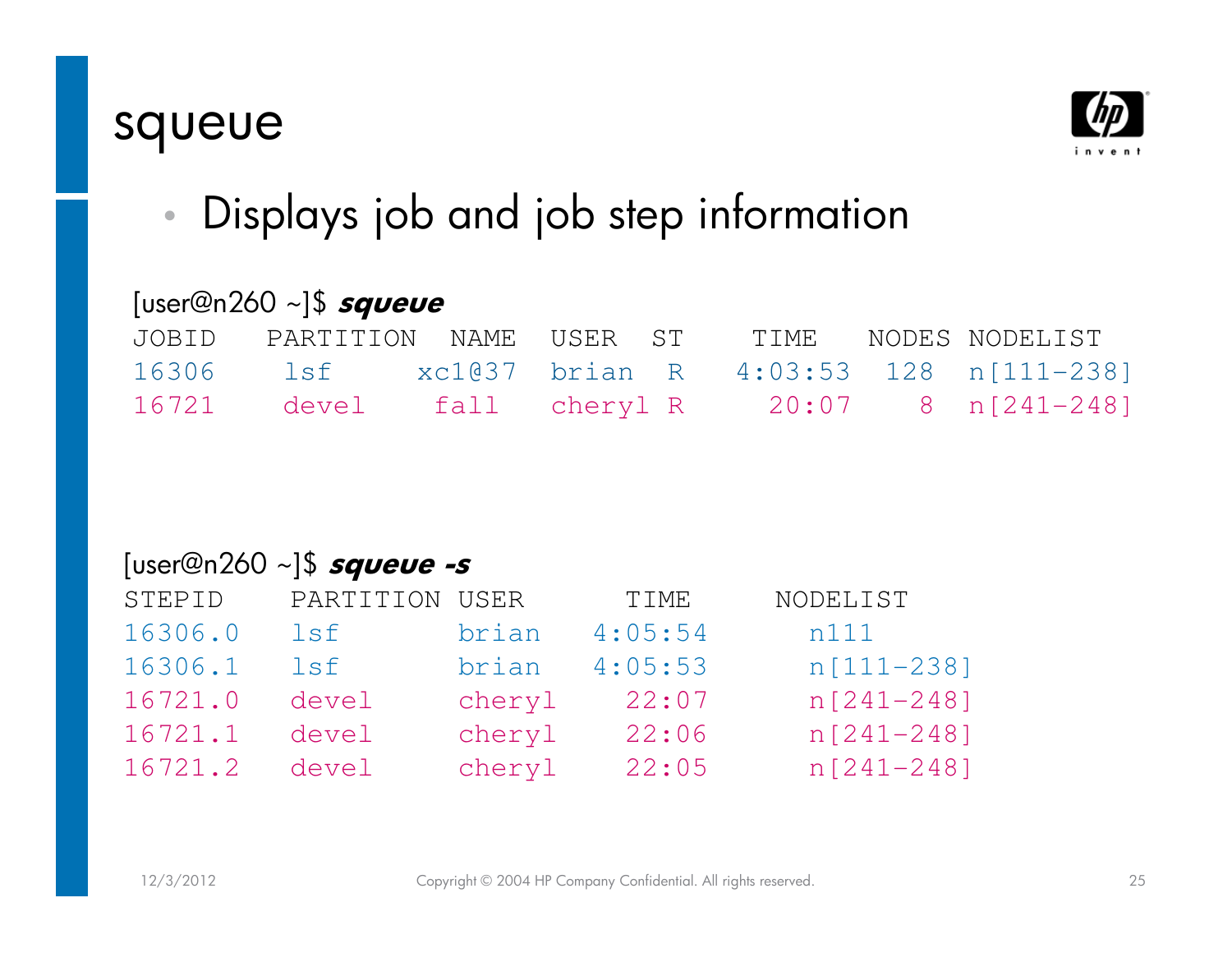

#### squeue - Job Step Example

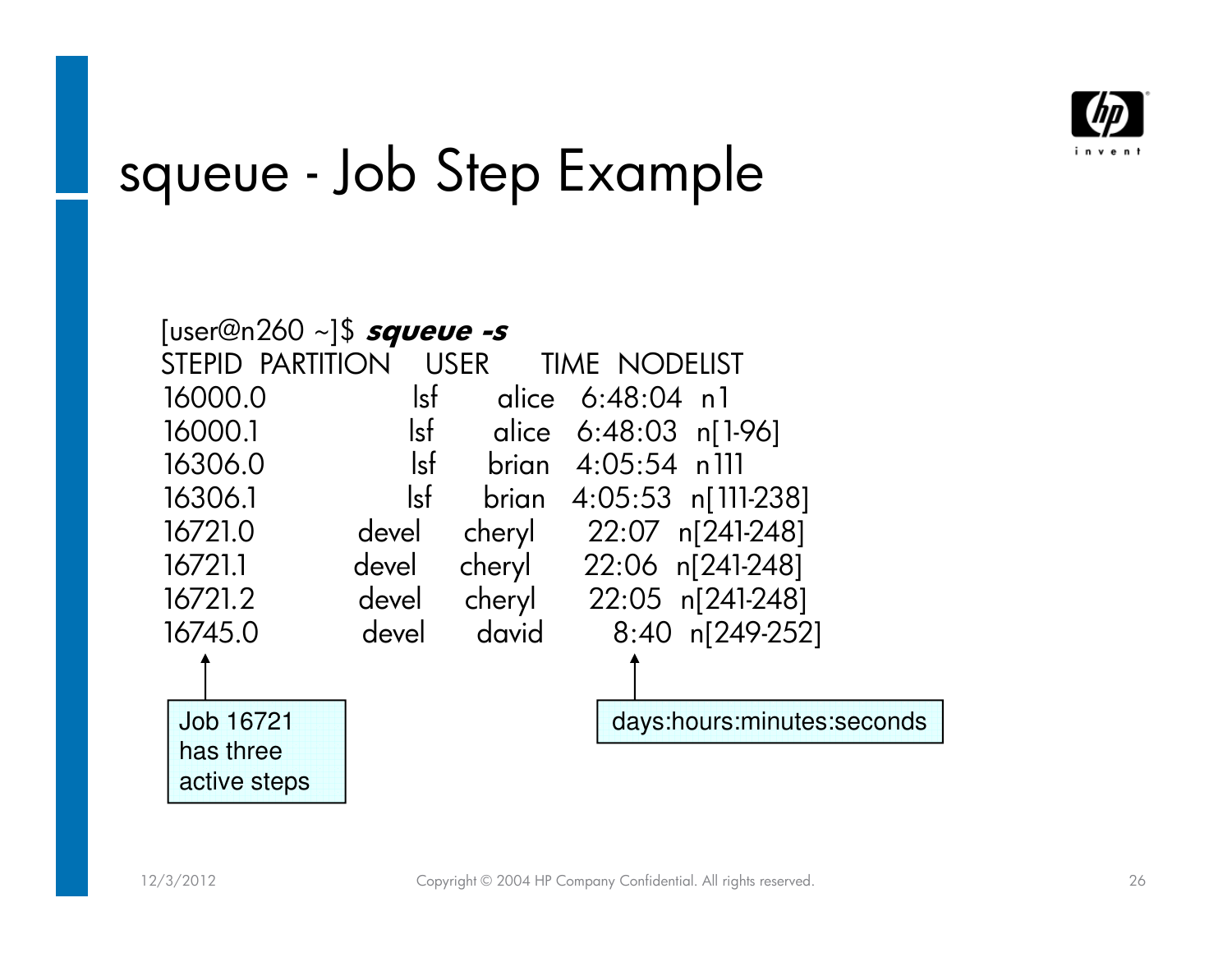

# squeue – Job status

| CA CANCELLED           | Job was explicitly cancelled by the user or system administrator.                         |
|------------------------|-------------------------------------------------------------------------------------------|
| <b>CD COMPLETED</b>    | Job has terminated all processes on all nodes.                                            |
| CF CONFIGURING         | Job has been allocated resources, but are waiting for them to become<br>ready for use     |
| <b>CG COMPLETING</b>   | Job is in the process of completing. Some processes on some nodes may<br>still be active. |
| <b>FAILED</b><br>F.    | Job terminated with non-zero exit code or other failure condition.                        |
| NF NODE_FAIL           | Job terminated due to failure of one or more allocated nodes.                             |
| PD PENDING             | Job is awaiting resource allocation.                                                      |
| PR PREEMPTED           | Job terminated due to preemption.                                                         |
| <b>RUNNING</b><br>R.   | Job currently has an allocation.                                                          |
| <b>SUSPENDED</b><br>S. | Job has an allocation, but execution has been suspended.                                  |
| <b>TO TIMEOUT</b>      | Job terminated upon reaching its time limit.                                              |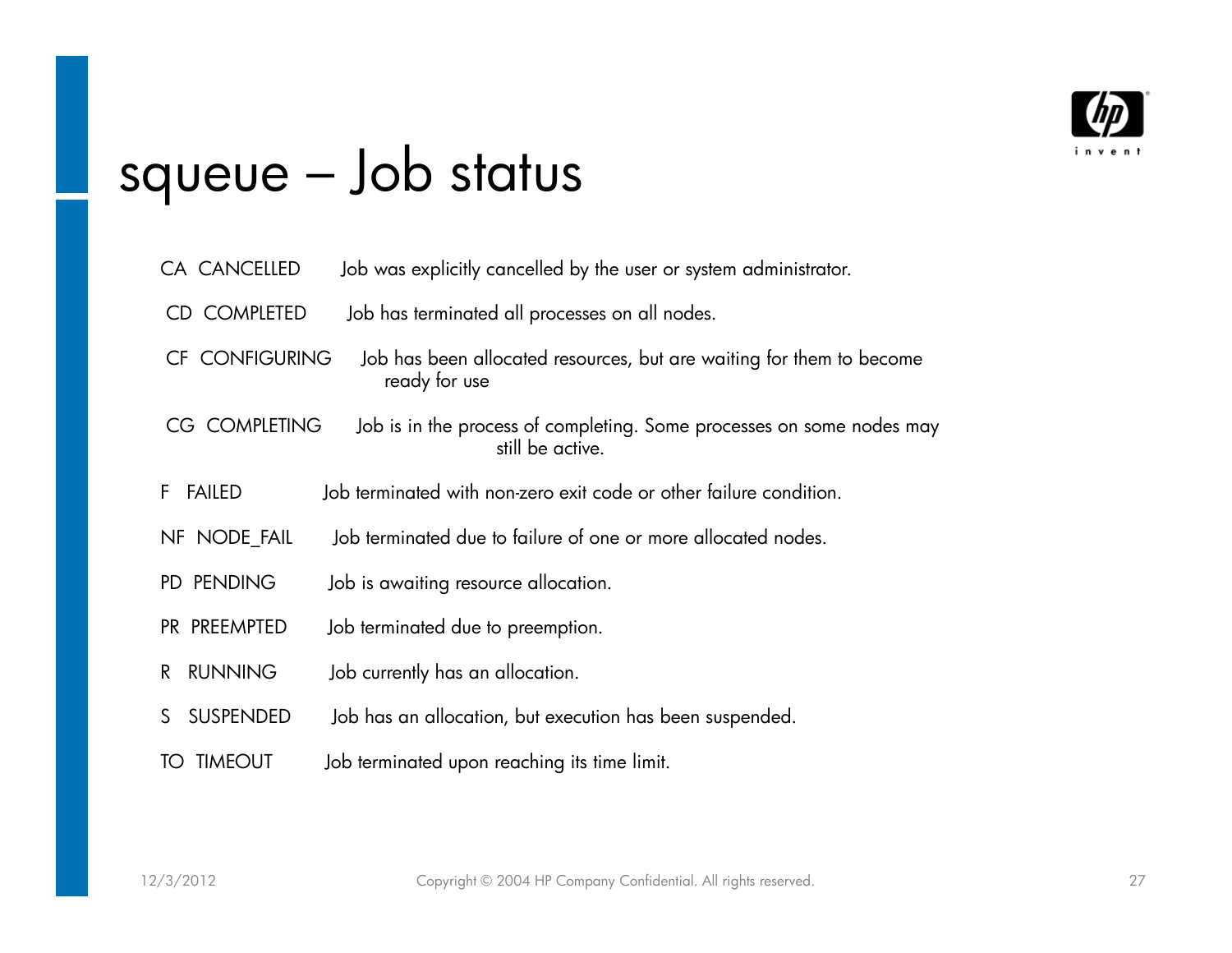

#### srun

- • User command to initiate jobs and job steps
	- Run jobs interactively
	- Allocate resources
	- Submit batch jobs
	- Attach to currently running job
	-
- 
- Launch a set of parallel tasks (job step)<br>
 Options to specify resource requirements<br>
 Partition, processor count, node count, minimum<br>
memory per node, minimum processor count per node,<br>
specific nodes to use or avoi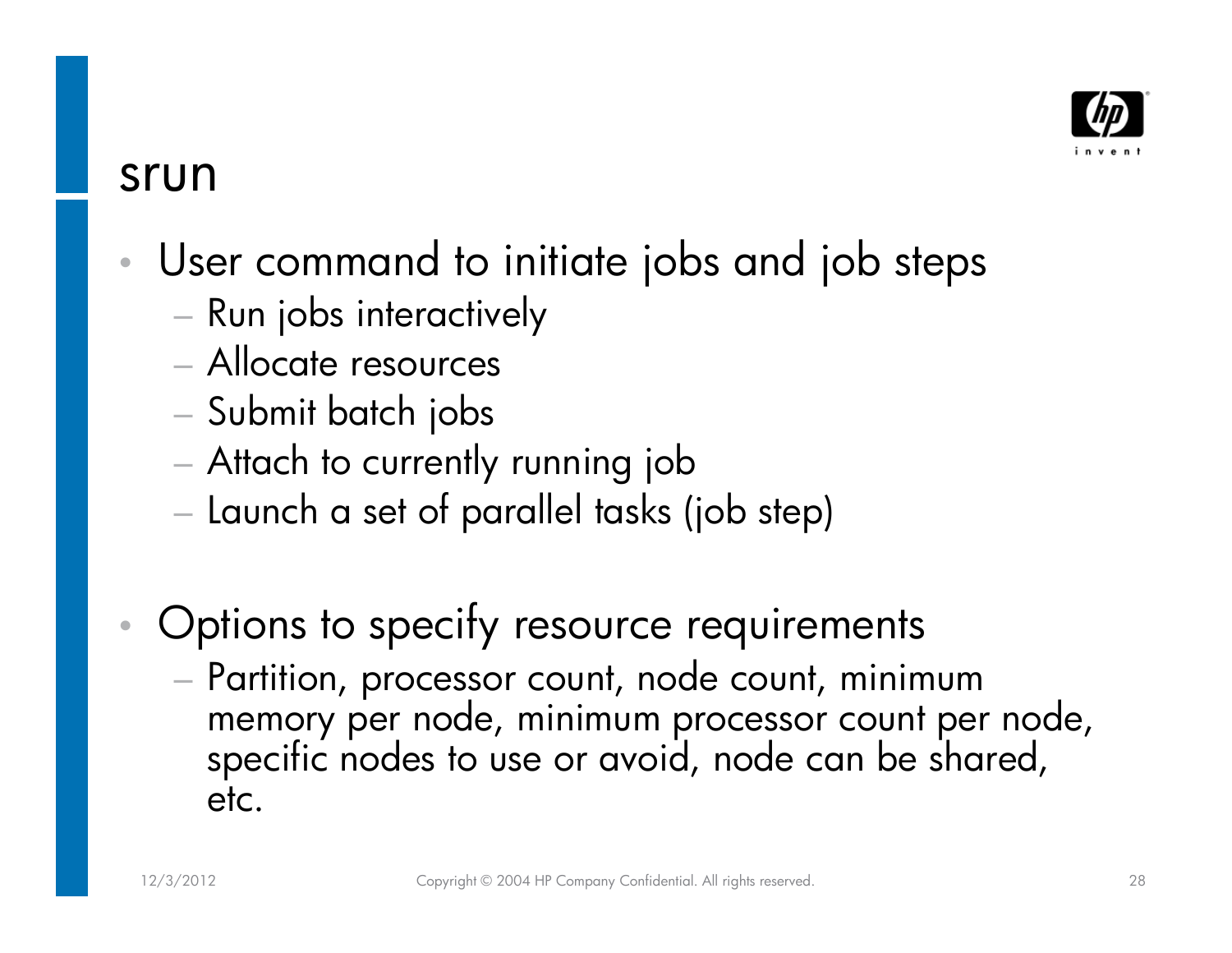

#### srun - Interactive Example

Run a job interactively (waits for execution).Create a four task (and implicitly four processor) resource allocation (job) in the 'devel' partition and execute the program */bin/hostname* in it labeling the output.<br>-The job's resource allocation is automatically released upon termination of all tasks.

#### [user@n16 ~]\$ **srun -n 4 -p devel -l hostname**

0: n8

1: n8

2: n9

3: n9

NOTE: Most SLURM command options have both a long form and a single letter equivalent. The alternate form of the above command is**srun --ntasks=4 --partition=devel --label /bin/hostname**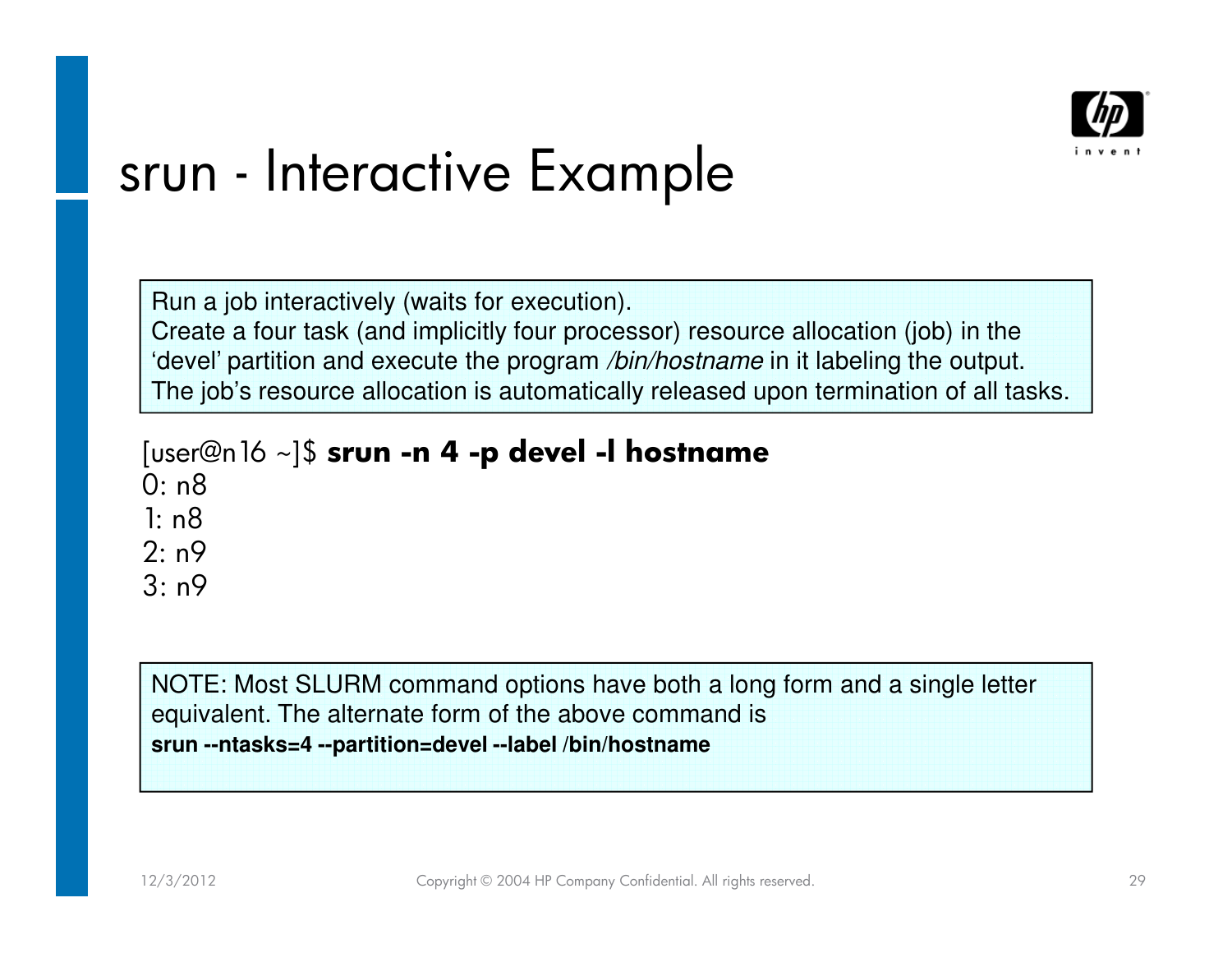

#### srun resource request options

| <b>Short</b><br>form | Long form           | <b>Description</b>                                      |
|----------------------|---------------------|---------------------------------------------------------|
| -n                   | --ntasks            | processors count                                        |
| $-N$                 | -nodes              | Node count                                              |
| $-C$                 | --cpus-per-task     | count of CPUs required per task                         |
| $-r$                 | -relative           | start allocation on specified node<br>within allocation |
| $-W$                 | -nodelist           | include (at least) the listed nodes                     |
| $-X$                 | --exclude           | exclude listed node(s)                                  |
| $-C$                 | -constraint         | Constrain allocation based on given<br>feature list     |
|                      | --contiguous=yes/no | contiguous set of nodes                                 |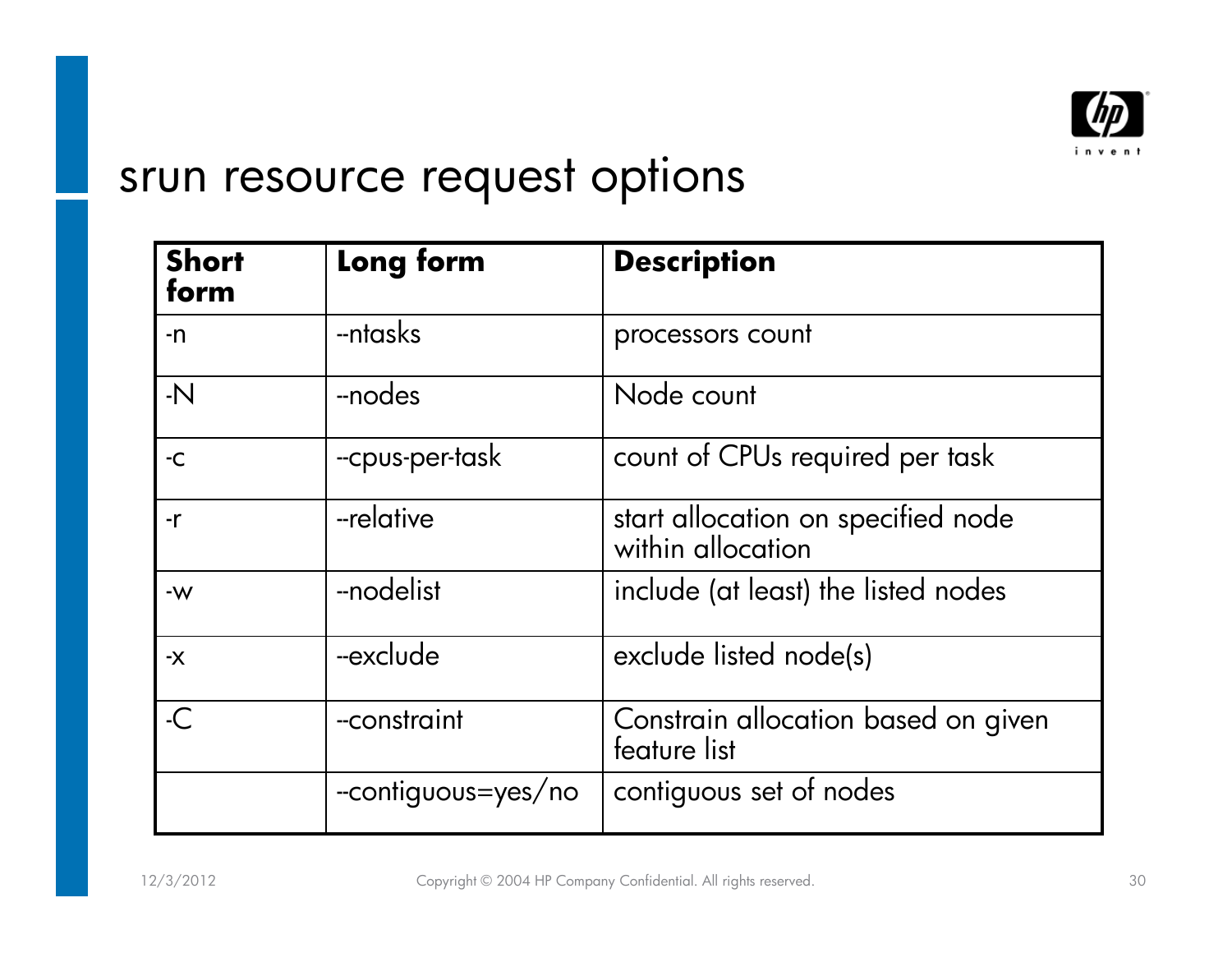

#### srun – Interactive MPI Example

Run an mpi job interactively (waits for execution). Create a four task (and implicitly four processor) resource allocation (job) in the default partition on 4 nodes and execute the mpi job "hello\_world" in it.The job's resource allocation is automatically released upon termination of all tasks.

[user@n16 ~]\$ **mpirun -srun -N 4 –p devel ./hello\_world** Hello world! I'm rank 0 of 4 on n8 Hello world! I'm rank 1 of 4 on n9 Hello world! I'm rank 2 of 4 on n10Hello world! I'm rank 3 of 4 on n11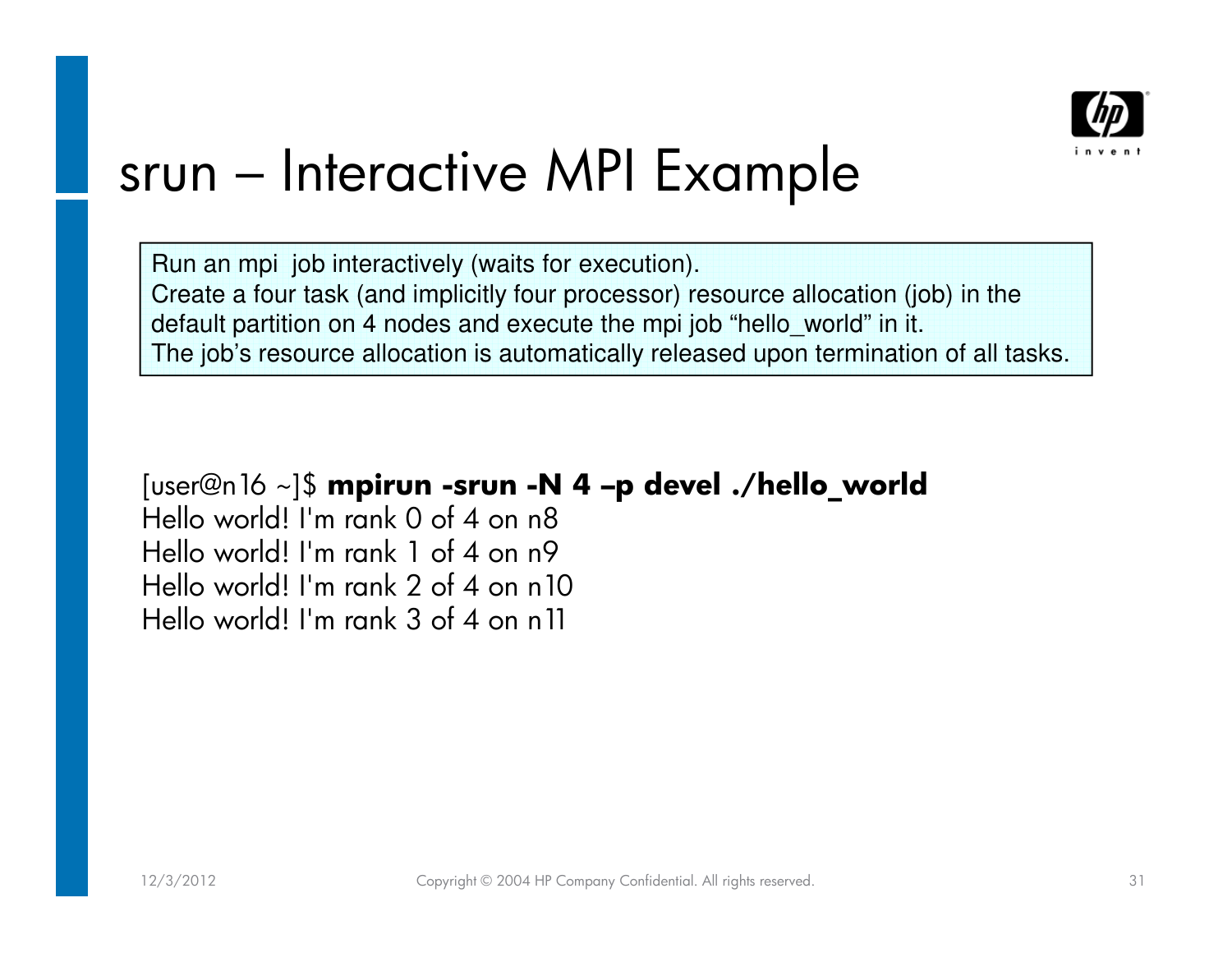

### srun - Allocation Example (1)

Create a four task (and implicitly four processor) resource allocation (job) in the 'devel' partition and spawn a shell to use it.

Launch two job steps (sequentially) to use the job's allocation.

The job's resource allocation is automatically released upon termination of the shell.

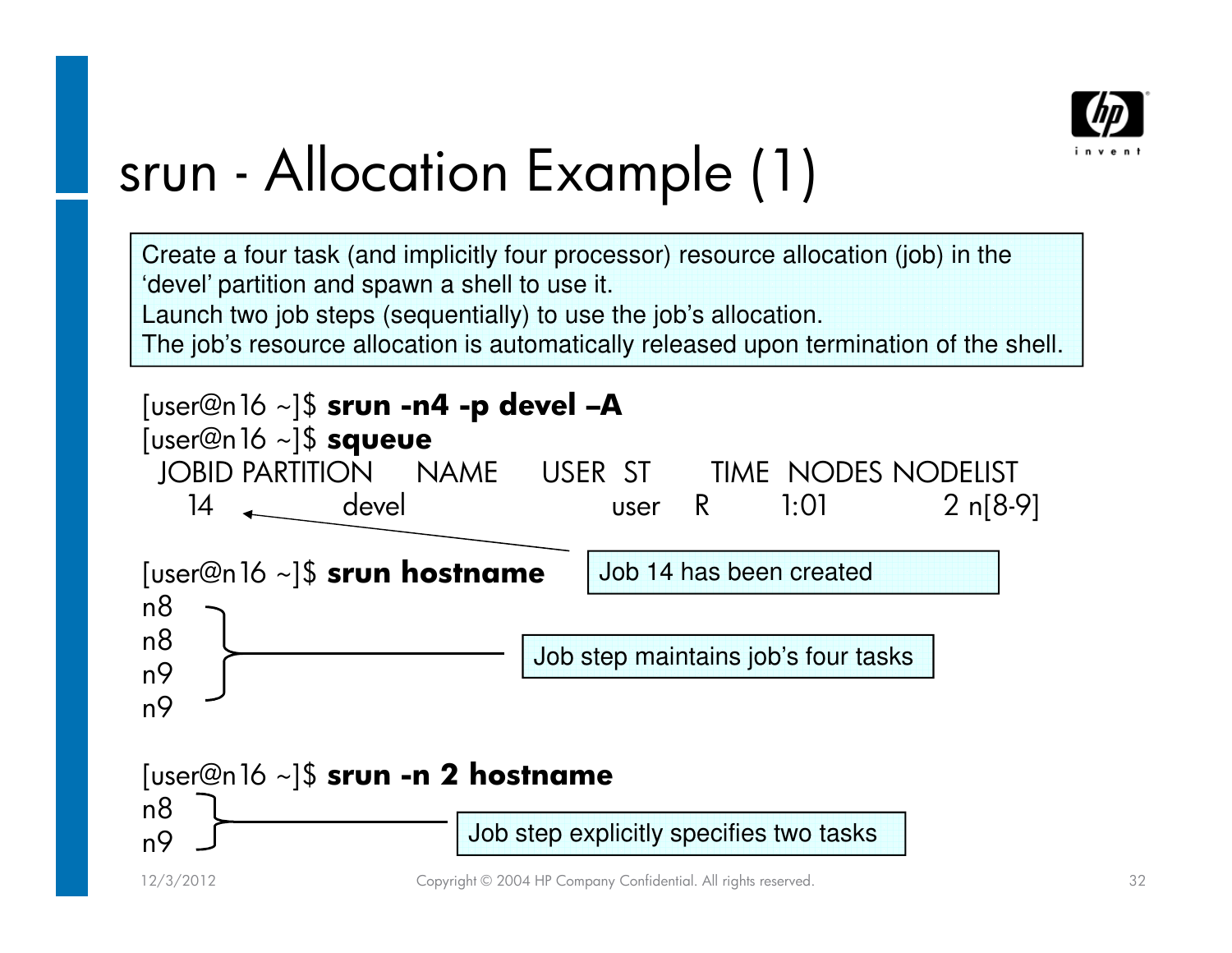

#### srun - Allocation Example (2)

Note that a new shell is spawned when running srun -A

| [user@n16 ~]\$ printenv   grep SL                           |                                    |
|-------------------------------------------------------------|------------------------------------|
| [user@n] $6 \sim$ ]\$                                       |                                    |
| [user@n16 ~]\$ srun -A -n4                                  |                                    |
| [user@n16 ~]\$ printenv   grep SL                           | No SLURM variables defined         |
| SLURM_NODELIST=n[1-2]                                       |                                    |
| SLURM_NNODES=2                                              |                                    |
| SLURM_JOBID=27                                              |                                    |
| SLURM_TASKS_PER_NODE=2(x2)                                  |                                    |
| <b>SLURM NPROCS=4</b>                                       | Variables defined in the new shell |
| [user@n]6 ~]\$ exit                                         |                                    |
| exit                                                        |                                    |
| [user@n 16 ~]\$ printenv   grep St<br>[user@n] $6 \sim$ ]\$ | Back in the old shell              |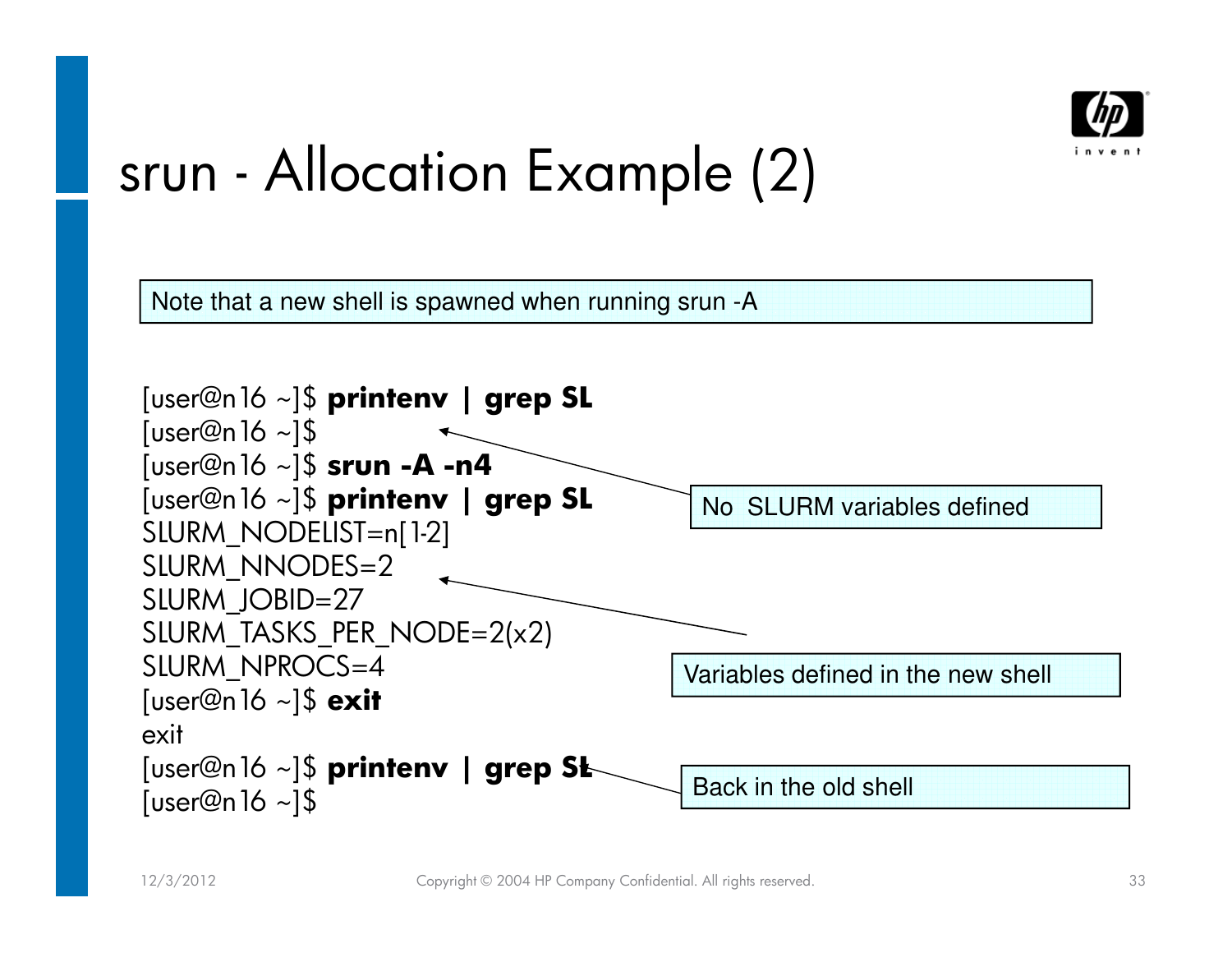

#### srun - Batch Example

Submit a batch job that executes different job steps on different nodes simultaneously

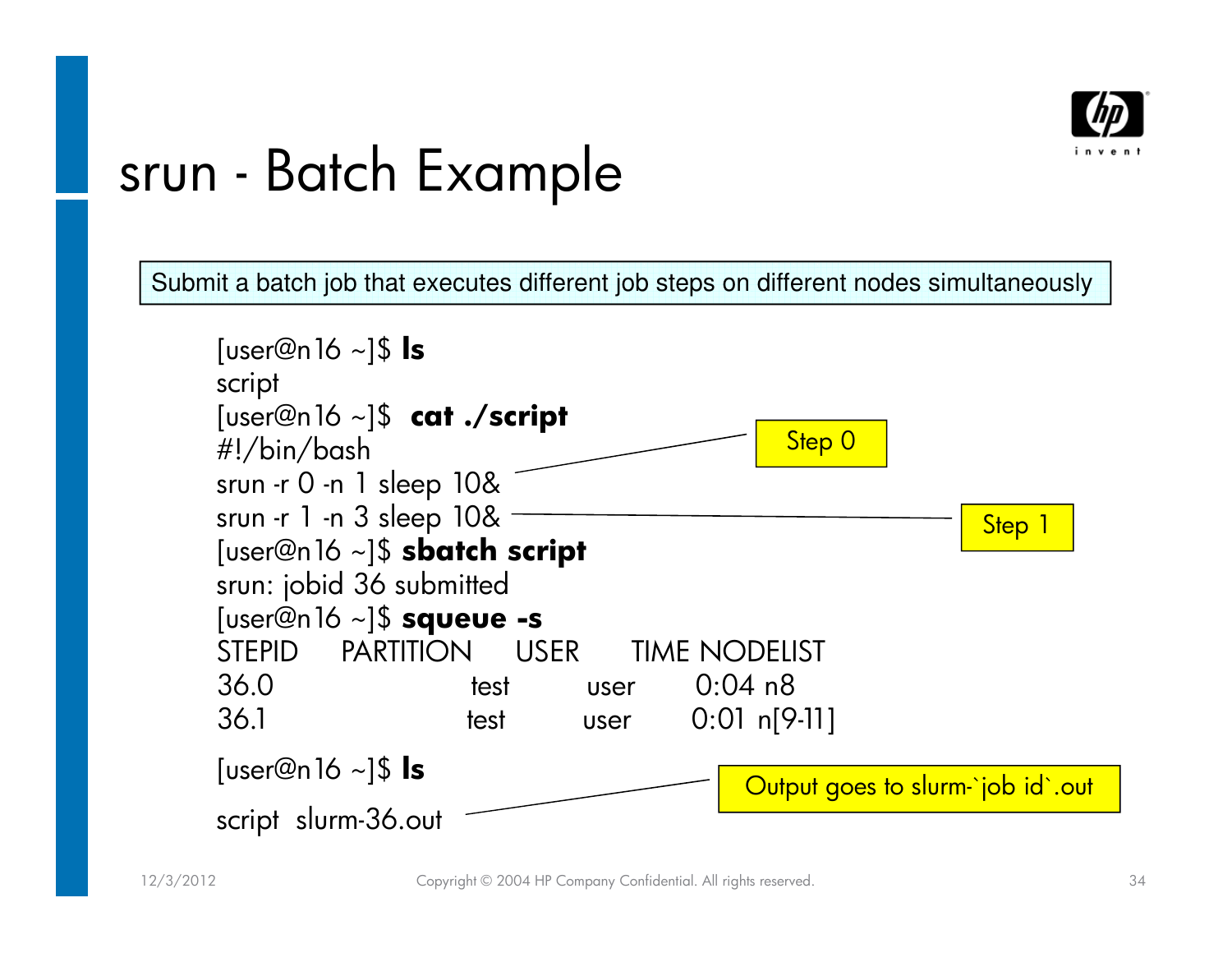

#### scancel

- •Send specified signal to a job and/or job step.
- •By default, sends SIGKILL to terminate job.
- •Filters can be used to specify user, program name, partition, job state, etc.

Cancel job id 12345

[user@n16 ~]\$ **scancel 12345**

Cancel all jobs belonging to user *brian* with interaction

```
[root@n16 root]# scancel --interactive --user=brian
Cancel job id=13601 name=summer partition=pdebug [y/n]? y
Cancel job id=13777 name=NewJob partition=pdebug [y/n]? n
```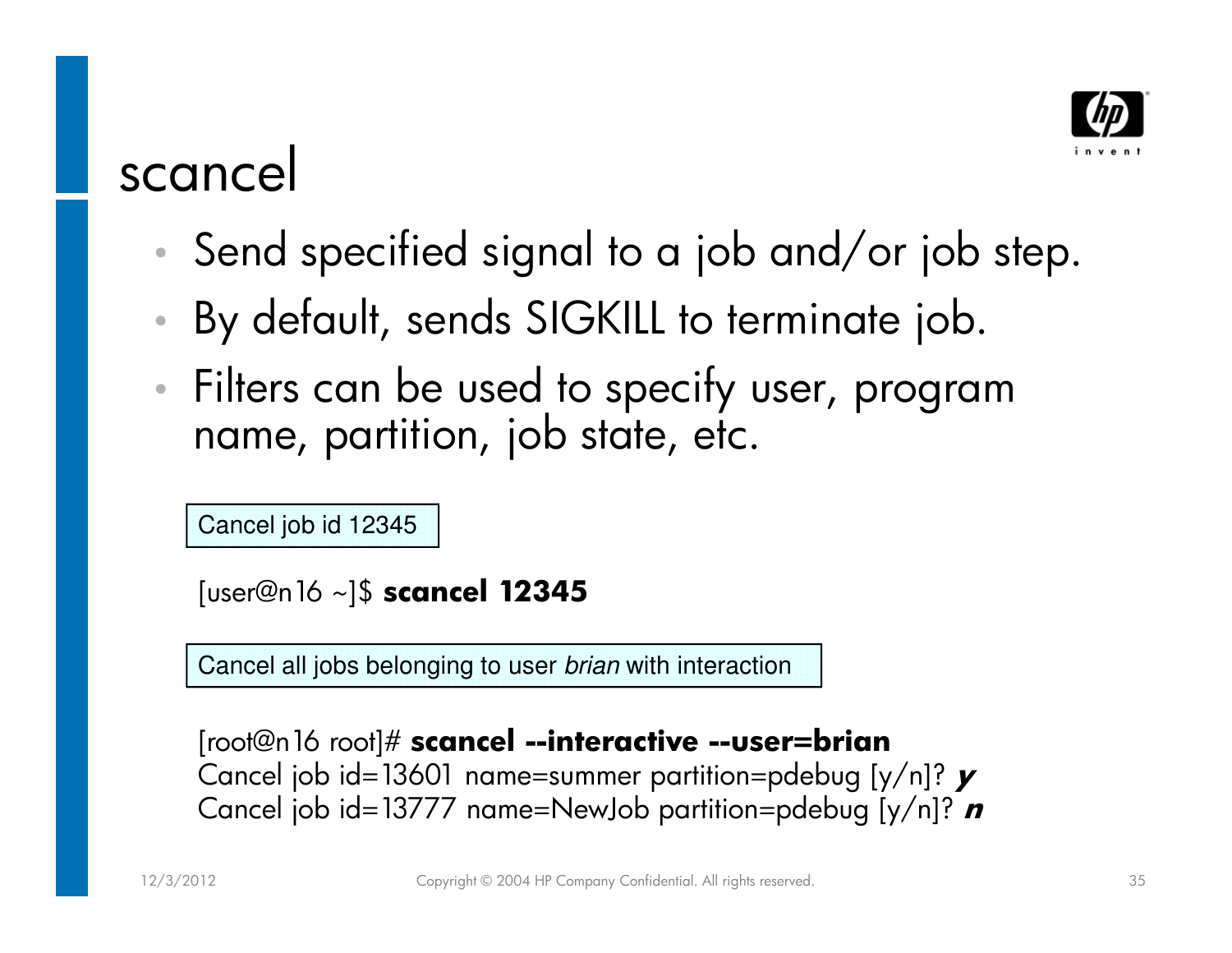

#### sacct

•View accounting data after job completes.

- • SLURM job accounting data is stored in a file/hptc\_cluster/slurm/job/jobacct.log
- The 'sacct' command accesses and parses this file and •displays the data requested by the user.
- •Access to viewing the job accounting data is controlled by the permissions on the data file. To let all users view the data:
- •# **chmod 644 /hptc\_cluster/slurm/job/jobacct.log**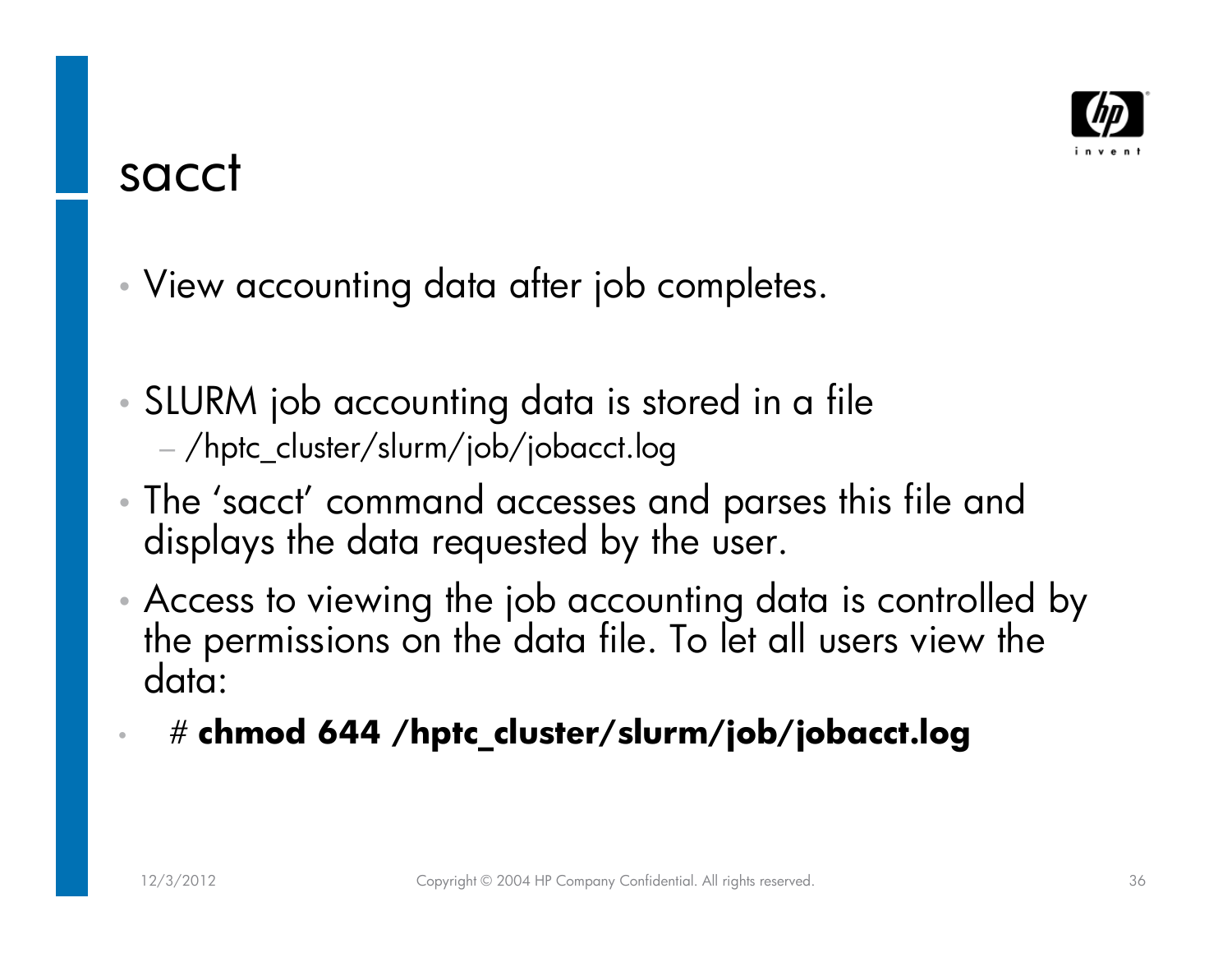

#### sacct

[user@n16 ~]\$ **sacct -j 3301** Jobstep Jobname Partition Nprocs Status Error-------------3301 sigspin lsf 2 COMPLETED 0

[user@n16 ~]\$ **sacct --dump -j 3301** 3301 lsf 20050602042616 1117686376 - - JOB\_START 1 16 500 500 sigspin 0 0 4 n16

3301 lsf 20050602042616 1117686376 - - JOB\_STEP 1 38 0 20050602042728 CD 0 2 4 72 0 0 0 0 0 0 0 0 0 0 0 0 0 0 0 0 0 0 0 0 0 0

3301 lsf 20050602042616 1117686376 - - JOB\_TERMINATED 1 38 42 20050602042658 CD 0 0 4 42 0 0 0 0 0 0 0 0 0 0 0 0 0 0 0 0 0 0 0 0 0 0

#### •See the sacct man page for details on data fields.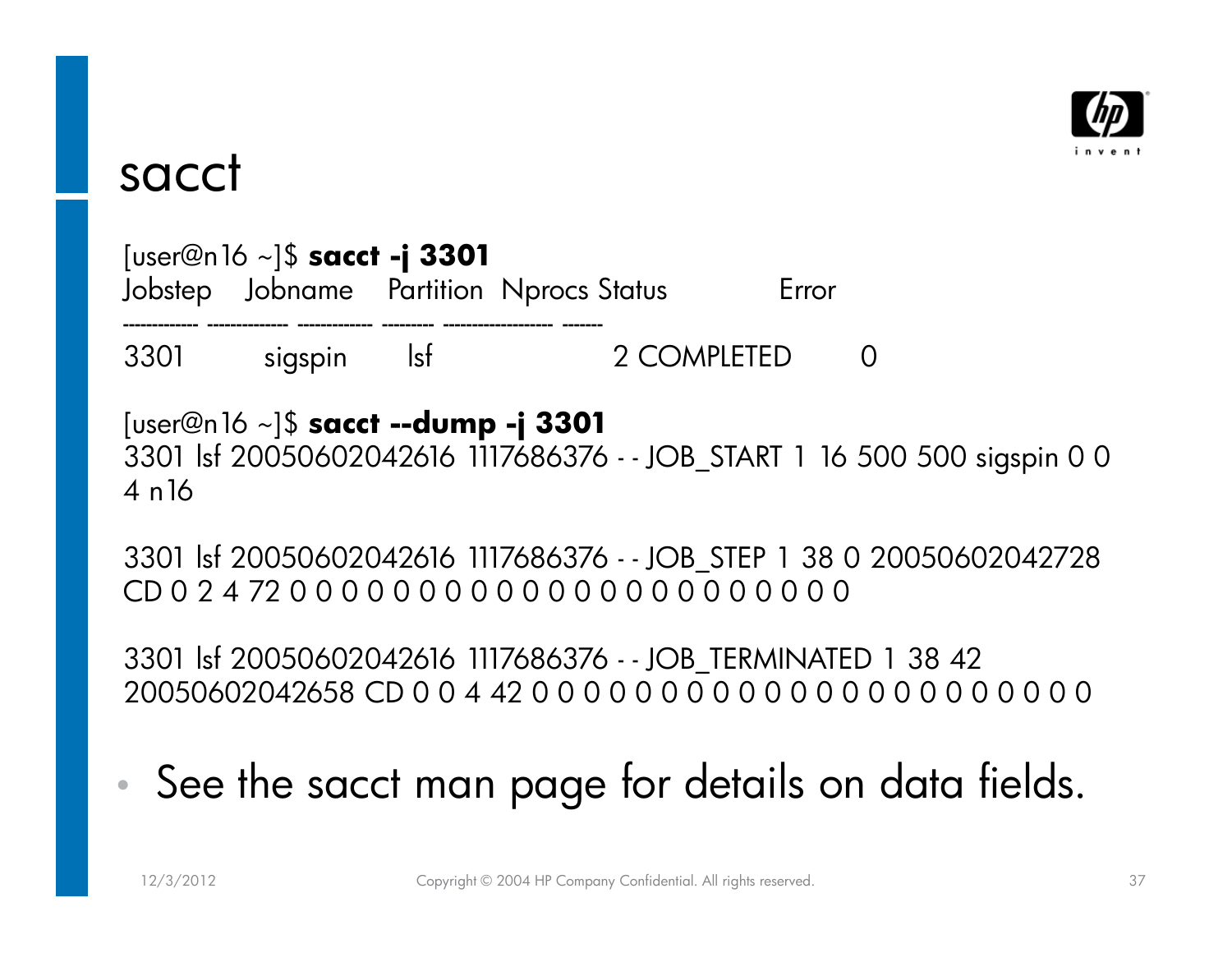



- •**Administrative tool** to set and get configuration information
- $\bullet$ Used during gconfig to create initial SLURM configuration file
- To look at the SLURM configuration **# scontrol show config**

**# scontrol ping**Slurmctld(primary/backup) at n11/n12 are UP/UP

• To drain a node

**# scontrol update nodename=n1 state=drain reason='. . .'**

• To instruct all daemons to re-read the slurm configuration file **# scontrol reconfig**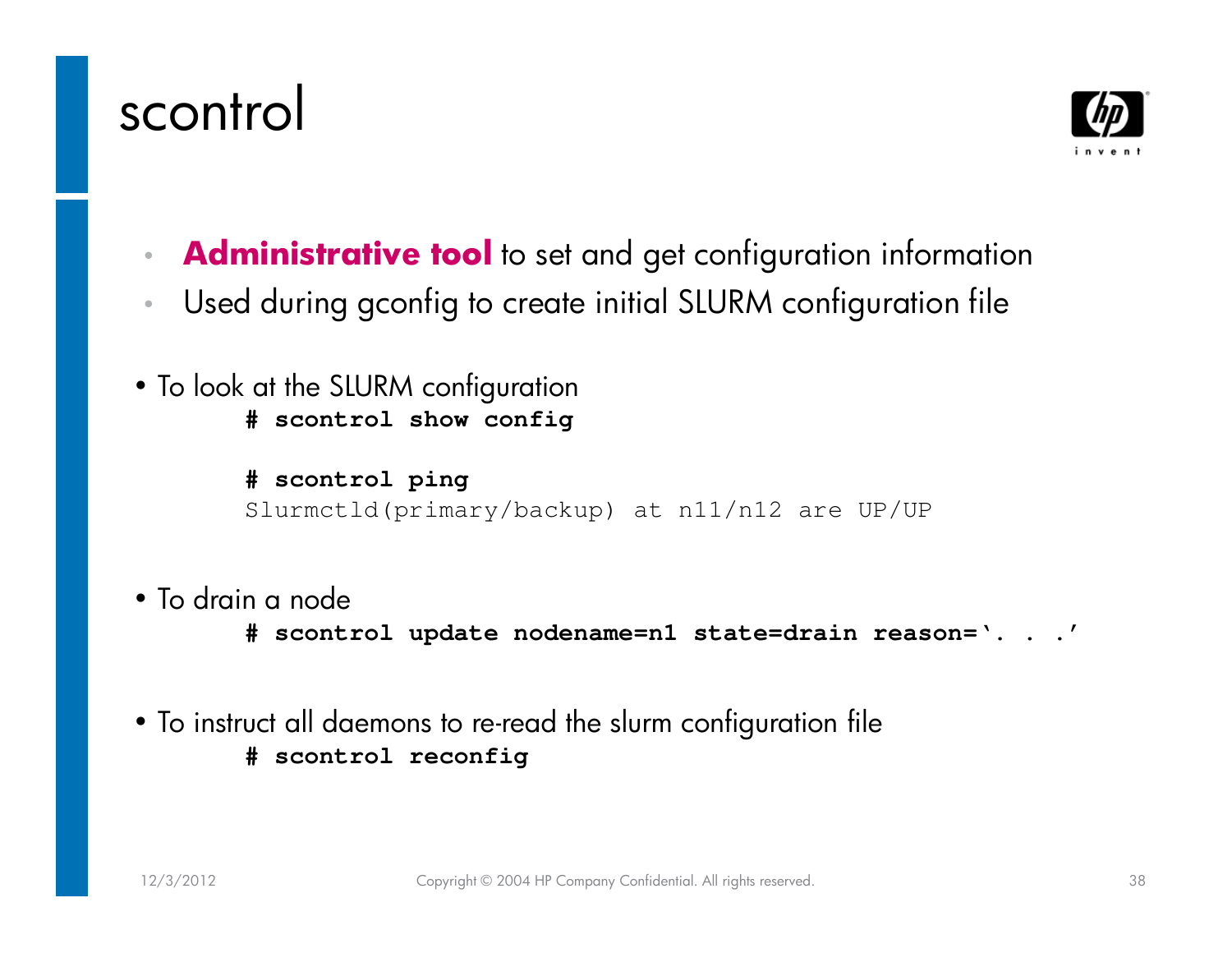#### scontrol



•• Can be useful to **users** who want to see full state information without fancy filtering or formatting

[root@n16 root]# **scontrol show partition pdebug** PartitionName=pdebug TotalNodes=64 TotalCPUs=128 RootOnly=NODefault=NO Shared=NO State=UP MaxTime=30 MinNodes=1 MaxNodes=UNLIMITED AllowGroups=(null)Nodes=xc[40-103] NodeIndecies=0,63,-1

[root@n16 root]# **scontrol show job 70573** JobId=70573 UserId=david(789) Name=winter JobState=RUNNINGPriority=4294895192 Partition=pdebug BatchFlag=0AllocNode:Sid=mcr39:4277 TimeLimit=30 StartTime=02/03-14:00:49 EndTime=02/03-14:30:49NodeList=xc[64-79] NodeListIndecies=64,79,-1

….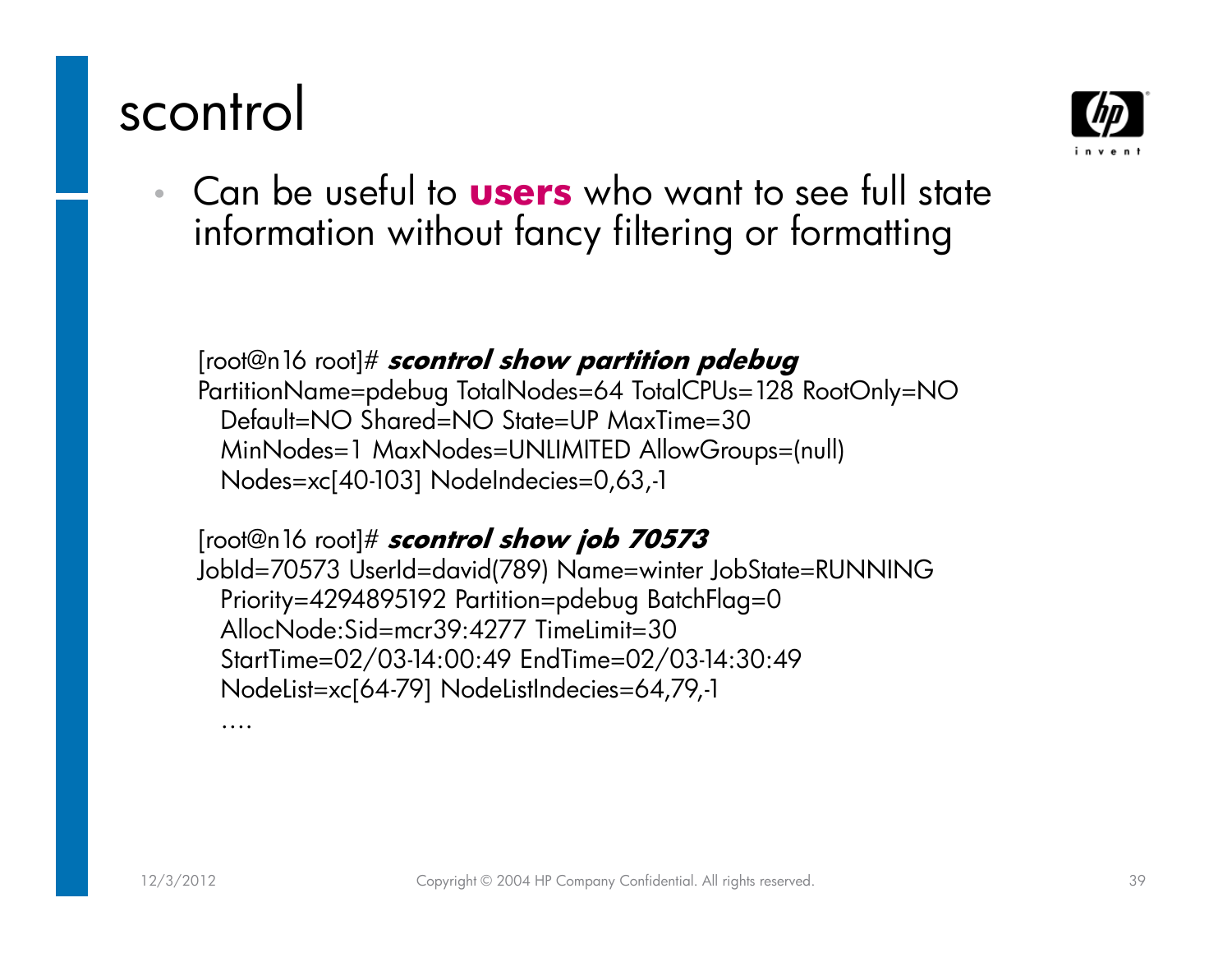# What knowledge of the allocation is available to my jobs?



 $\bullet$ • SLURM establishes several environment variables for each job:

```
SLURM_JOBID=56
SLURM_NODELIST=n[17-36]SLURM_NPROCS=40

SLURM_NNODES=20
SLURM_NODEID=0 (unique per node)
SLURM_PROCID=0 (unique per process)SLURM_DISTRIBUTION=block
SLURM_CPUS_ON_NODE=2
SLURM_TASKS_PER_NODE=2
```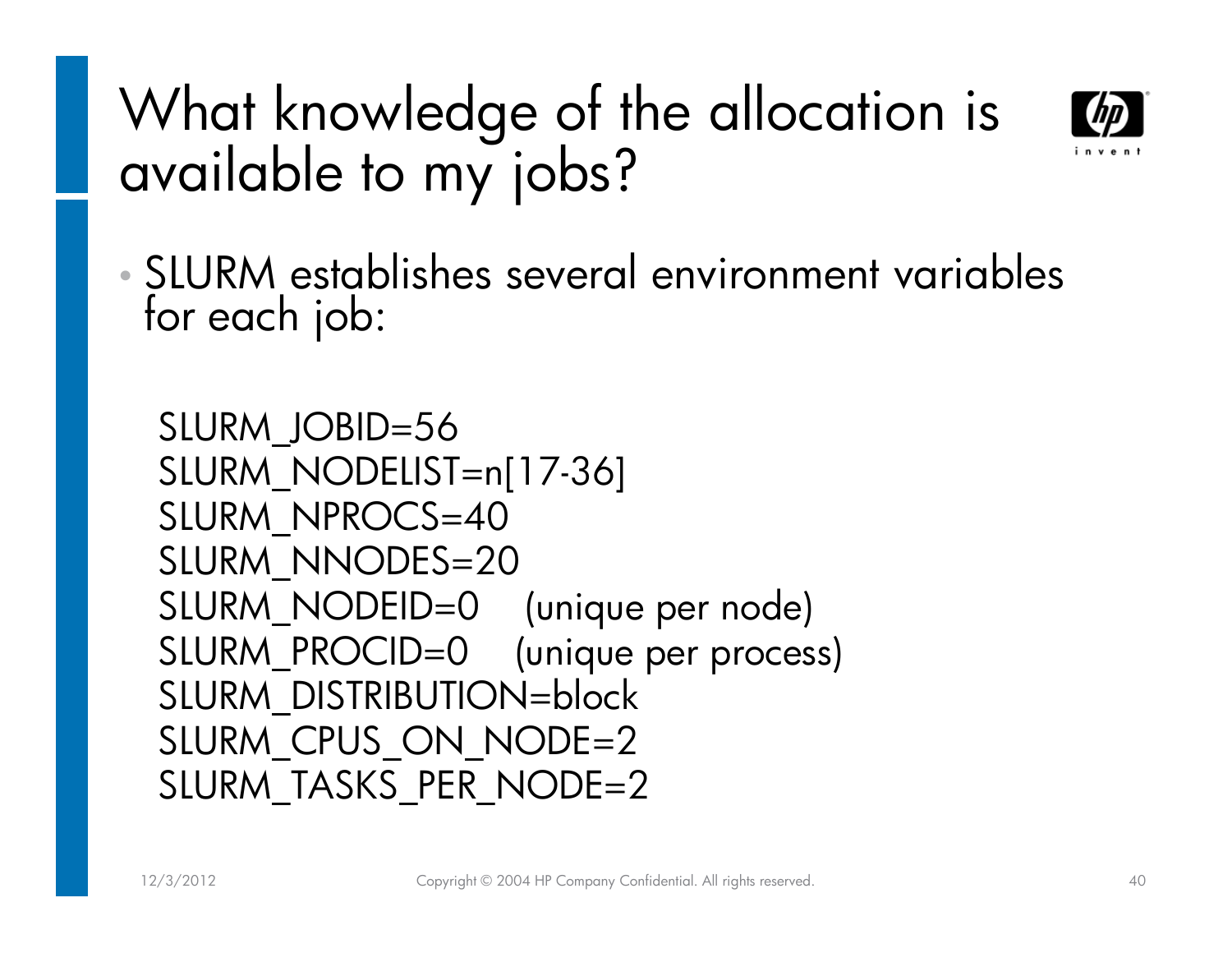

# SLURM installation on XC

- • Most everything is installed and configured in **/opt/hptc/slurm**:
	- Commands, daemons, libraries, doc, manpages, header files, job<br>credential keys
- • Shared files on /hptc\_cluster/slurm/…
	- **/hptc\_cluster/slurm/etc/slurm.conf**
	- The slurm job log file (job/slurm.job.log)
	- The slurmctld state files (state/{job,node,part}\_state)
- • The rest is configured locally in **/var/slurm**:
	- The daemon log files (log/{slurmctld.log,slurmd.log }
	- The slurmd state file (state/cred\_state)
	- $-$  The daemon 'pid' files to indicate run status (run/\*.pid)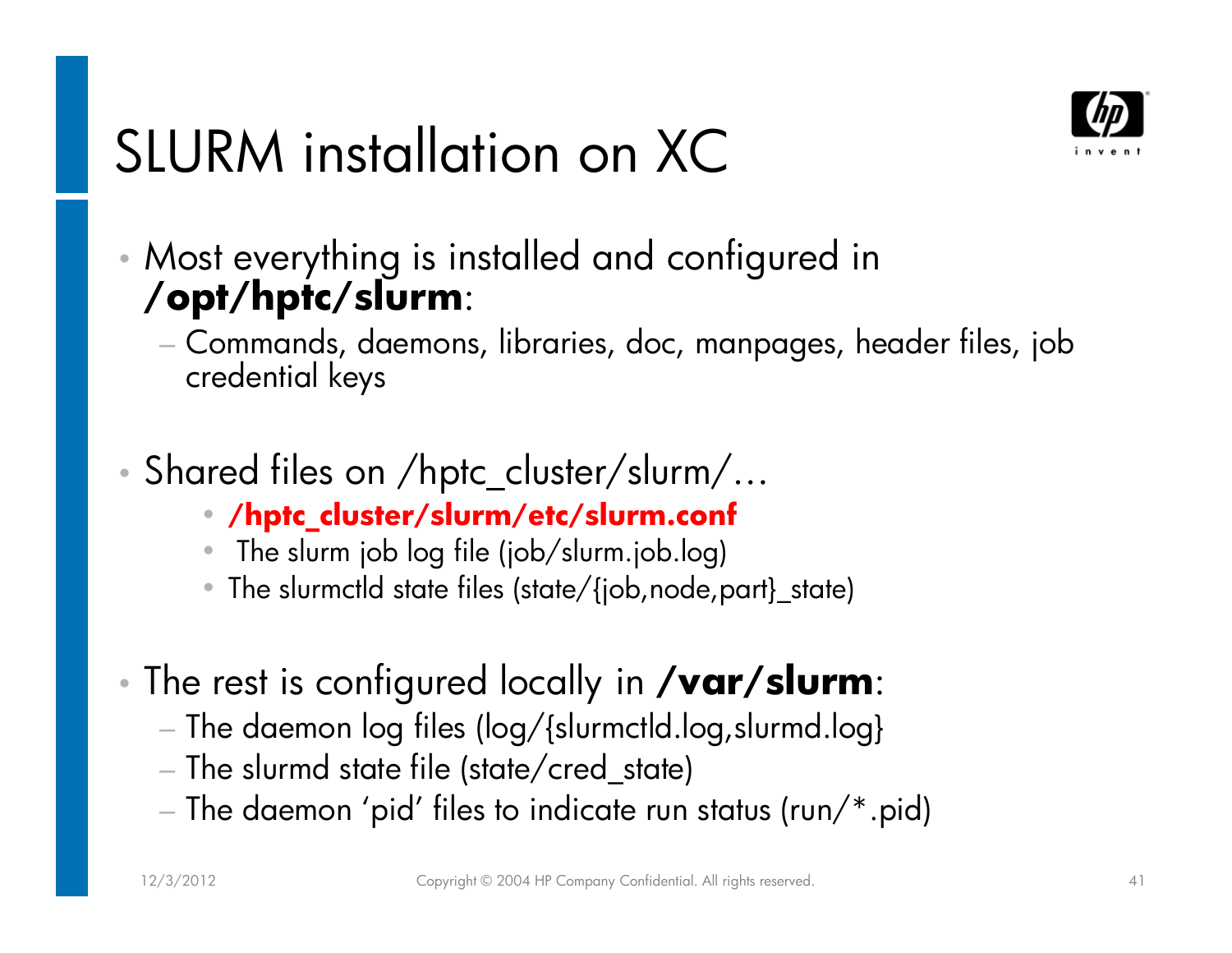

# The slurm.conf Configuration File

- • Located at **/hptc\_cluster/slurm/etc/slurm.conf**
- $\bullet$  During installation:
	- he SLURM primary and backup daemon nodes are selected from the set of nodes with the resource\_management role
		- If only one resource\_management node, then no backup!
		- Installer can select specific nodes for master and backup daemons from among this set of nodes during cluster\_config
	- If a Quadrics ELAN card is detected on the head node, SLURM ELAN switch support is enabled.
		- This can also be enabled/disabled manually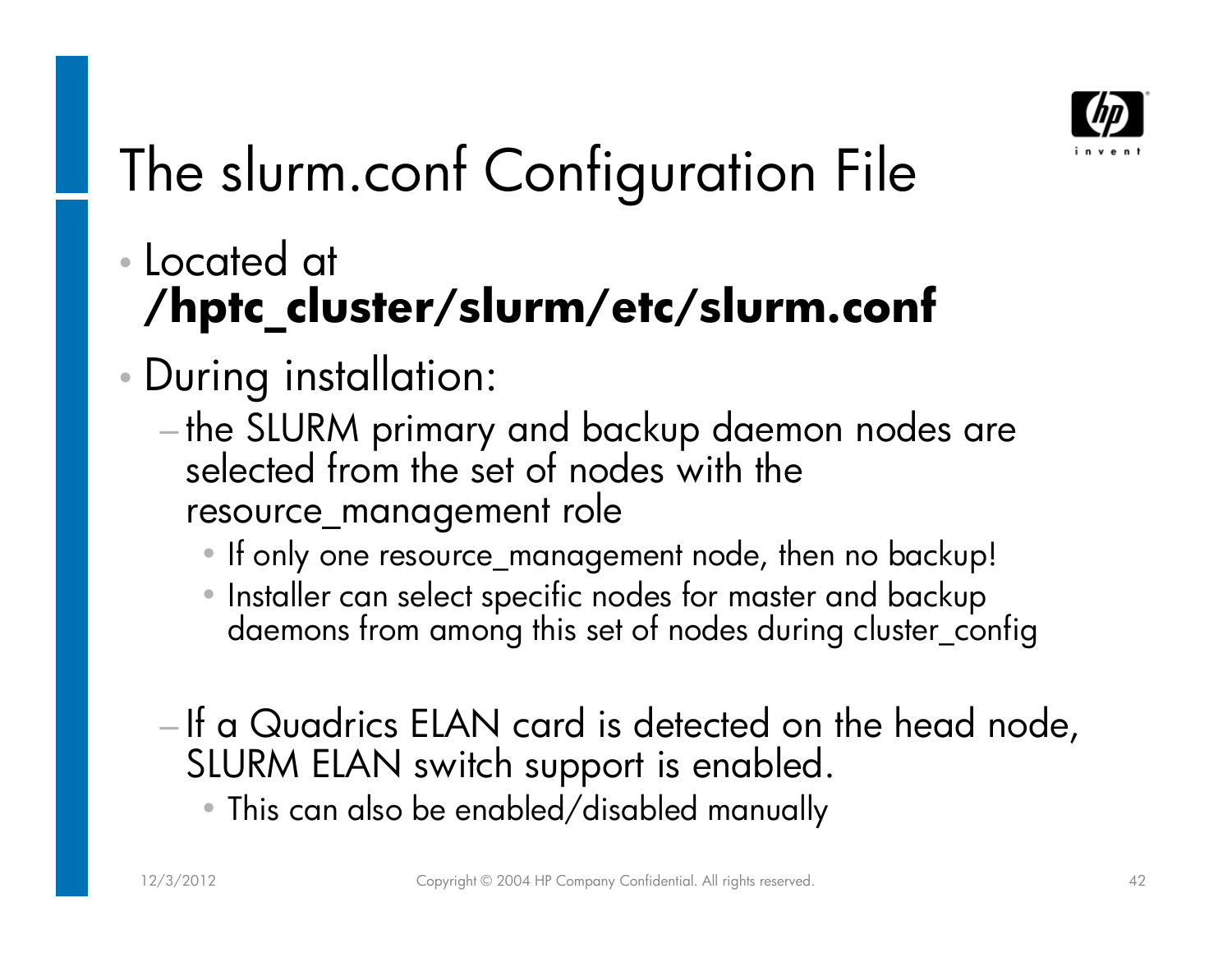

# The slurm.conf Configuration File

- •• All nodes with the compute role are configured to run slurmd daemons
	- Nodes are displayed but not configurable during cluster\_config
	- Node CPU count and memory value are configured<br>during spconfig
	- SLURM supports other configuration options per node
		- Special custom features; weighted scheduling priority
	- −A single 'lsf' partition is created containing all nodes
		- customized for use by LSF-HPC for XC
		- other partition configurations possible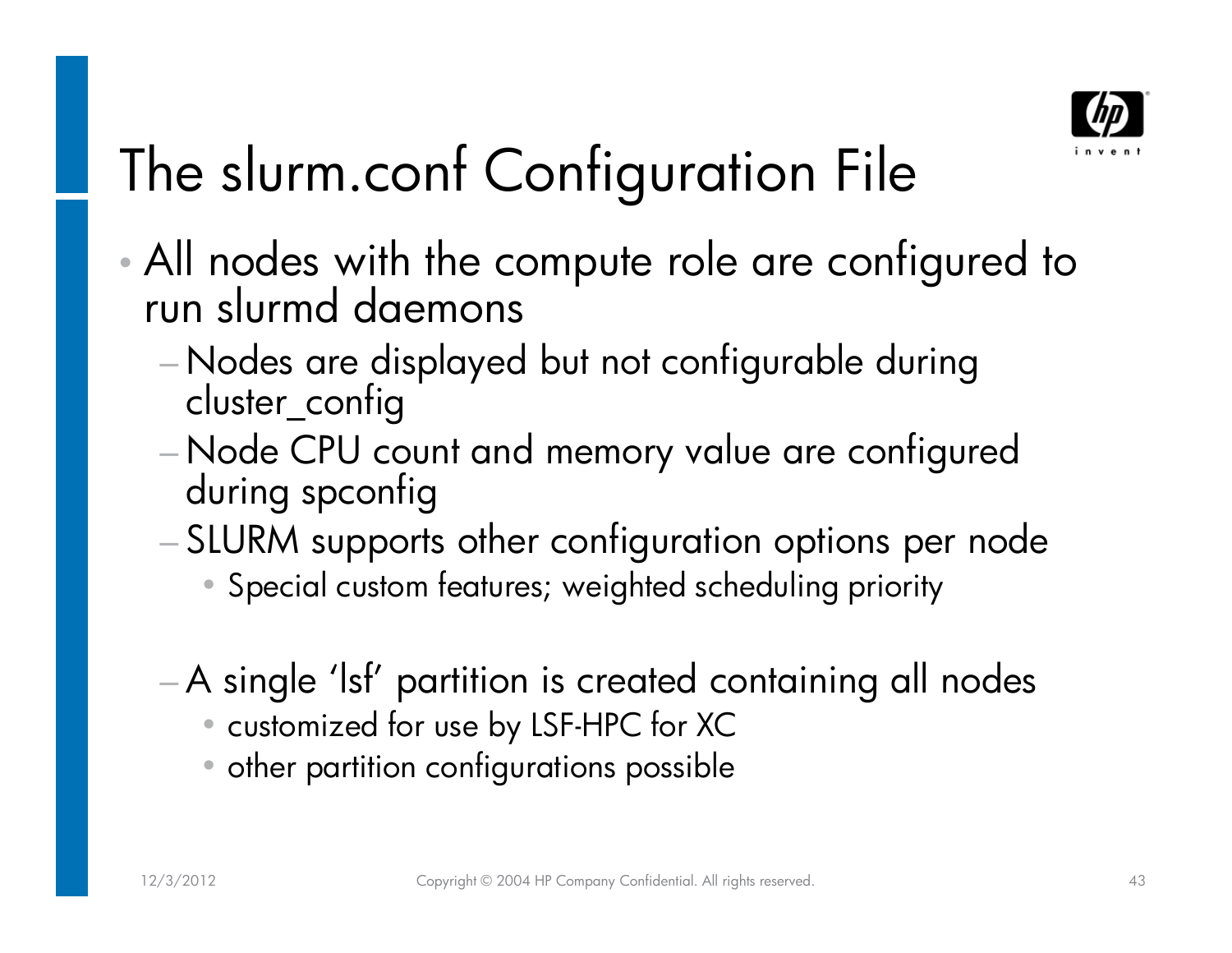

# SLURM Job Accounting Support

- $\bullet$  SLURM job accounting is enabled in the slurm.conf configuration file:
	- [root@n16 root]# **scontrol show config | grep -i Acct**JobAcctLoc = /hptc\_cluster/slurm/job/jobacct.logJobAcctParameters = Frequency=30<br>JobAcctType = jobacct/loq JobAcctType
- •Set appropriate permissions on the account file if you want non-root users to view the data:

```
[root@n16 root]# chmod 644 
/hptc_cluster/slurm/job/jobacct.log
```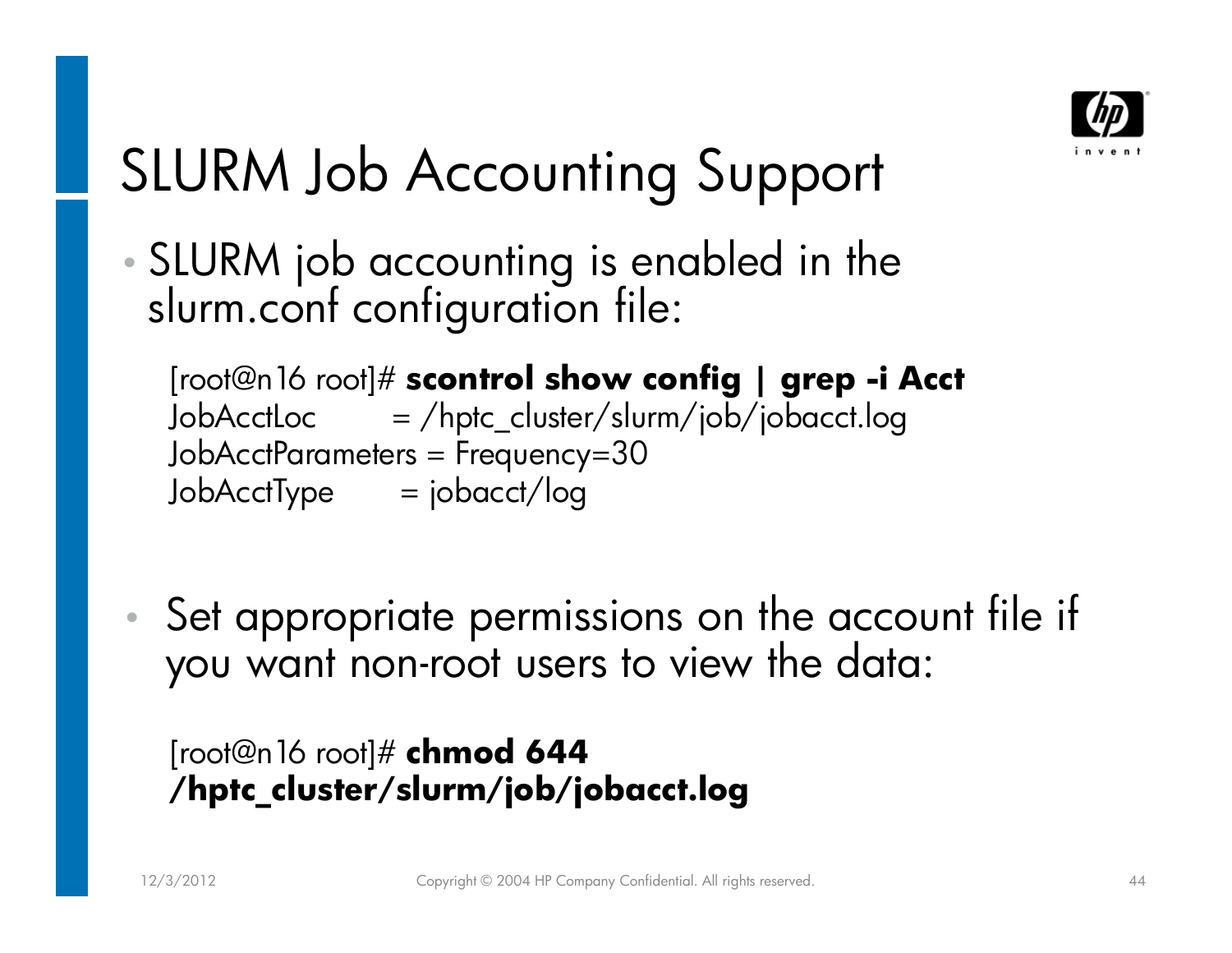#### MUNGE



- •SLURM on XC is configured to use MUNGE to authenticate communication between SLURM components running on remote nodes
- •Consists of a daemon, a library, and a couple of commands
- • Must be running on every node where SLURM daemons are running AND on nodes where SLURM commands may be executed
	- The MUNGE service is associated with the common role and<br>— Cincolation of the common role and configured automatically
- •Very sensitive to unsynchronized time within XC !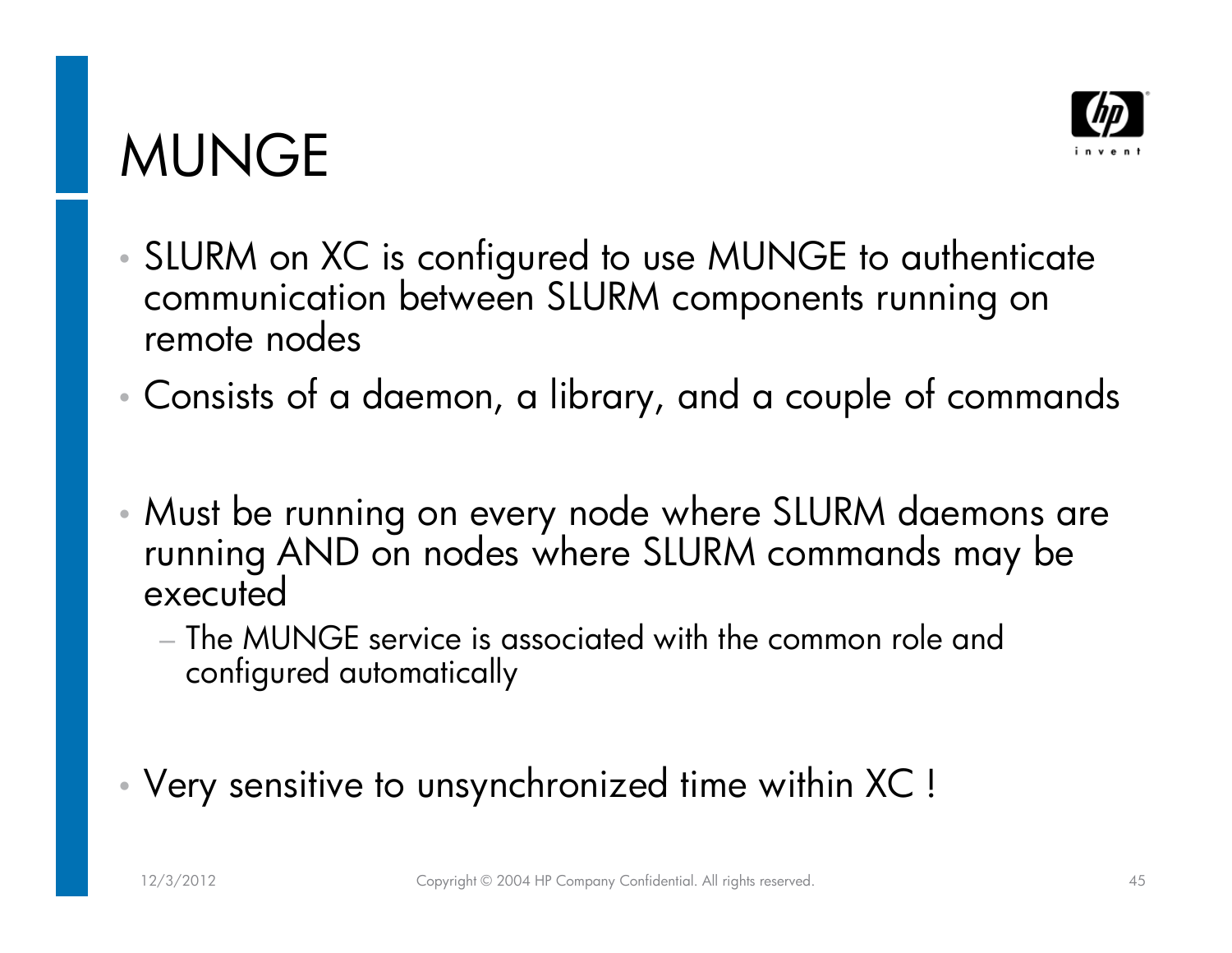

### SLURM-based user access to nodes

- •• SLURM requires user authentication on every node for users<br>submitting jobs
	- As a consequence, the compute nodes are freely accessible to all users
- • To control unrestricted access to compute nodes, a pam\_slurm module is available
	- allow users access to the node if they currently have it allocated in SLURM
	- Fr∩VI Provides users with the ability to login and check on their jobs while preventing other users from stealing CPU cycles
	- $-$  Supports applications with ssh-type launch mechanisms (LINDA  $\,$ apps, etc.)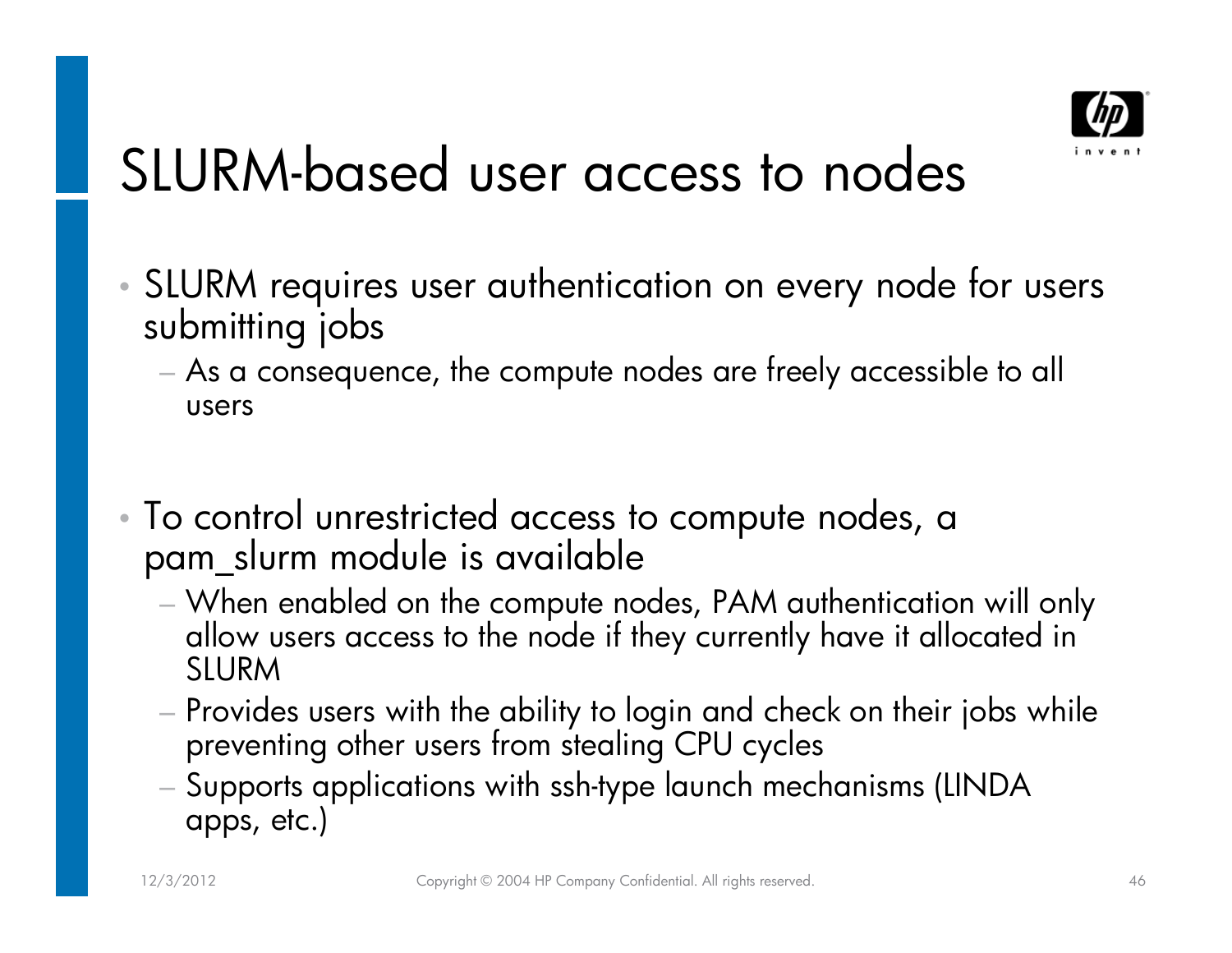

## SLURM Exercises

- •Execute '**scontrol ping**'. What is the state of the master SLURM daemon? Is there a backup controller configured?
- •Execute '**sinfo**'. How many compute nodes are ready for use? Use the sinfo options to view the number of processors per node.
- Review the slurm.conf file. Configure a default partition that is accessible by non-root users. Configure an 'ateam' feature on half of<br>the compute nodes, and a 'bteam' feature on the other half.
- •Execute '**srun –n X hostname**'. Use 'srun' options to execute the 'hostname' command only once on the 'ateam' nodes.
- Execute 'srun -n X sleep 60' (choose an appropriate X). In another terminal, execute '**sinfo**' and '**squeue**' to view the job. On which node(s) is your job running? Use '**scancel**' to kill the job.
- Execute '**srun –n1 printenv | grep SLURM**'. How many SLURM environment variables are added to the user environment?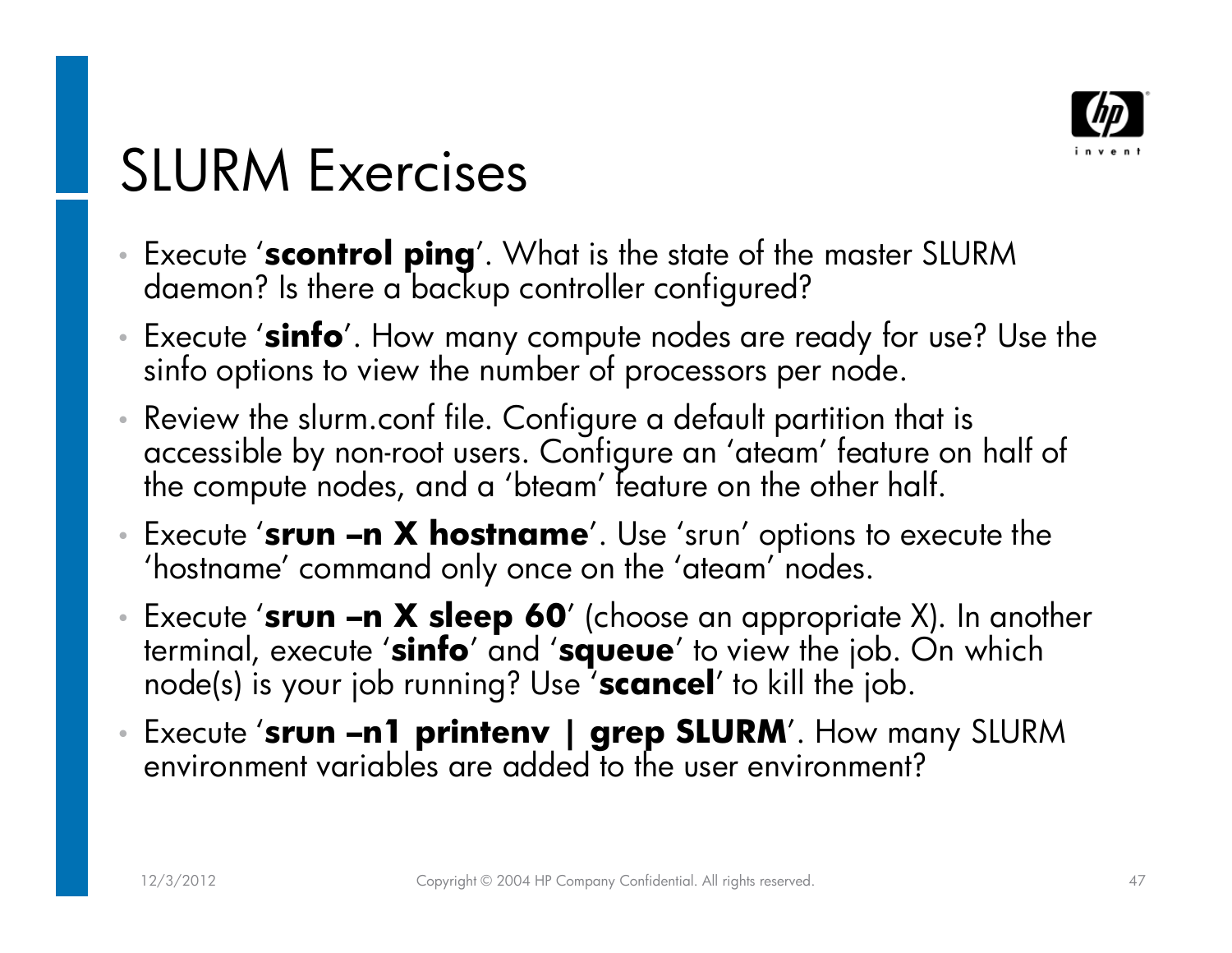# Questions?

12/3/2012 Copyright © 2004 HP Copyright © 2004 HP Company Company Company Company Confidential. All rights reserved. 48